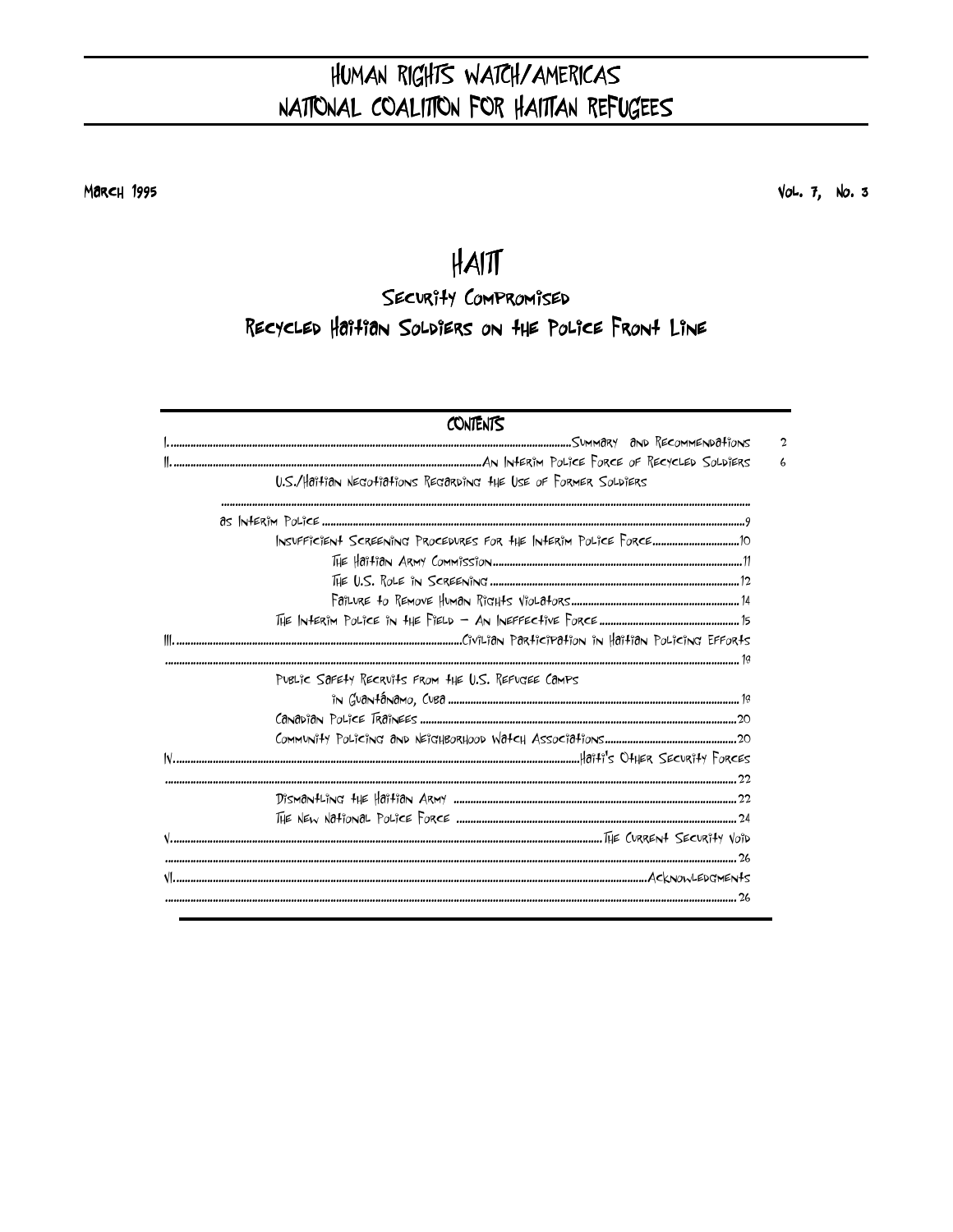Human Rights Watch / Americas National Coalition for Haitian Refugees 1522 K Street, N.W., #910 #910 275 Seventh Avenue, 25th Floor 275 Seventh FloorFloor Washington, DC 20005-1202<br>TEL: (202) 371-6592 FEL: (212) 337-0005 TEL:  $(212)$  337-0005<br>Fax:  $(212)$  337-0028 Fax: (202) 371-0124  *The Security Council....authorizes Member States....to use all necessary means to facilitate the departure from Haiti of the military leadership.... and to* 

 *establish and maintain a secure and stable environment....* 

(United Nations Security Council Resolution 940, July 31, 1994)

**\_\_\_\_\_\_\_\_\_\_\_\_\_\_\_\_\_\_\_\_\_\_\_\_\_**

## **I. SUMMARY AND RECOMMENDATIONS**

The United States-dominated multinational force entered Haiti on September 19, 1994, with a mandate to "use all necessary means...to establish and maintain a secure and stable environment...." The force's presence permitted the reinstatement of President Jean-Bertrand Aristide and a reduction in the severe human rights abuses that plagued Haiti during the three year military regime. Yet as the multinational force prepares to turn over operations to the United Nations Mission in Haiti (UNMIH) on March 31, 1995, political tensions are increasing and far from having brought stability, the U.S.-led force can point only to a fragile security that impending parliamentary and presidential elections may rupture. Since the UNMIH mandate is designed solely to maintain a secure environment and will prohibit law enforcement, increasing responsibilities will soon fall onto Haiti's only functioning security force, an interim police force composed entirely of former members of the same military whose brutal human rights record initially galvanized the international effort to restore democracy to Haiti.

Neither the Haitian nor the U.S. governments enacted adequate screening procedures to purge the army of human rights violators prior to establishing the interim force. By the end of January 1995, U.S. officials of the State, Defense, and Justice departments, aided by the Haitian military high command, had selected nearly 3,400 soldiers through the rank of major, given them six days of training, and returned them to their units to serve under the observation of international police monitors of the multinational occupation force. Yet a U.S. Embassy source admitted that in truth only the Haitian officer corps had been individually scrutinized. Not surprisingly, there are serious allegations of involvement in human rights violations against members of the interim force and against senior military officials who supervised the creation of the force.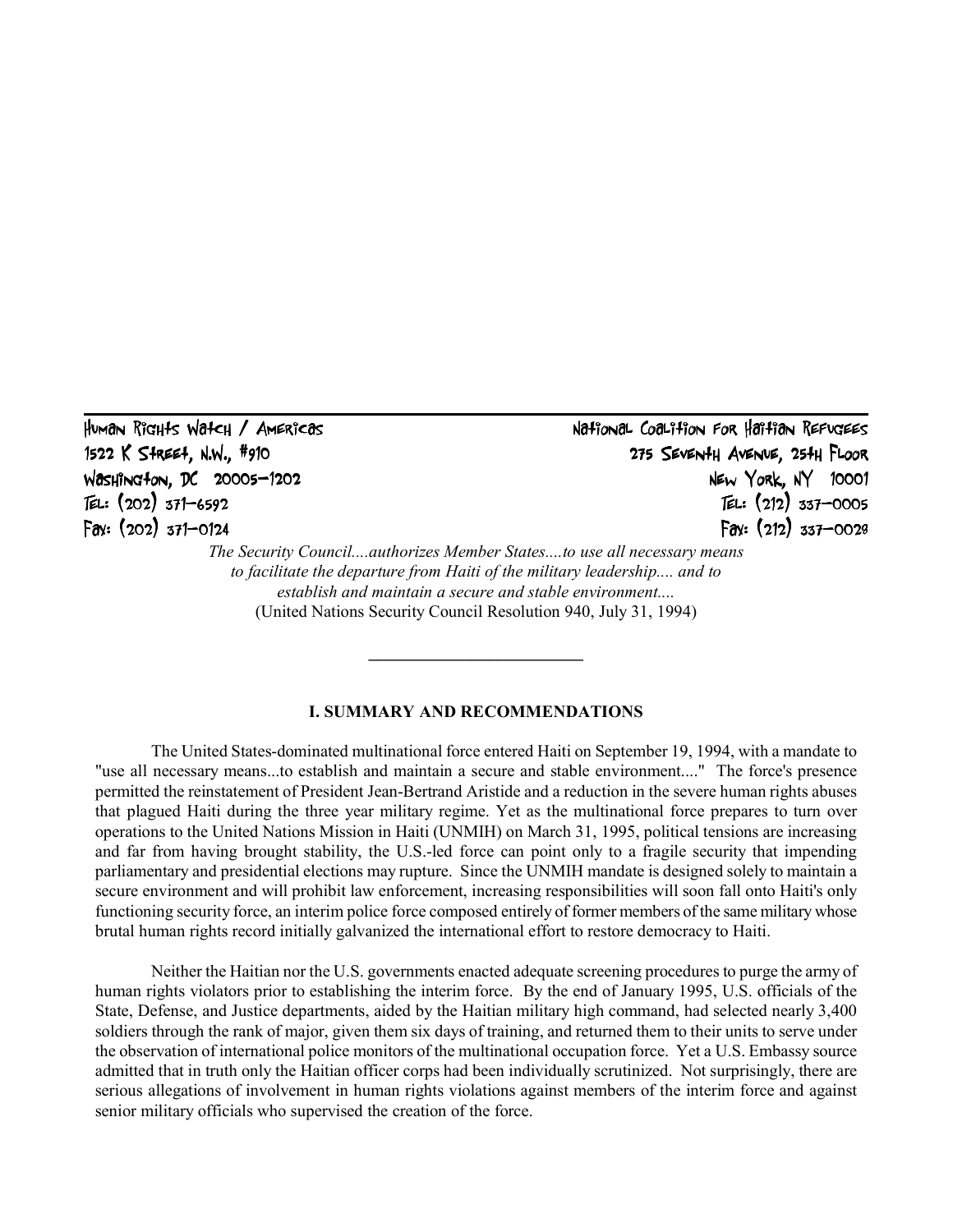The decision to create an interim force of former soldiers, together with the failure to create effective mechanisms for screening out human rights violators or to investigate civilian complaints against members of the force, resulted in an interim police force that lacks the authority to enforce the law effectively. Many of the interim police are afraid to patrol alone, have been rejected outright by the population, and in some cases, attacked when there were allegations of abuse they committed while members of the military. Other interim police have returned to their intimidatory practices of the past. The widespread lack of credibility of the interim police force, engendered in part by a hasty selection process that failed to identify and remove human rights violators, could compromise the relative security achieved in Haiti by the multinational force.

The failures of the interim police to provide security in the face of a vacuum left by the concurrent dissolution of the army, and more recently, an emerging crime wave, have led to sporadic efforts to involve civilians in public security. So far these efforts have had decidedly mixed results. The Guantánamo refugee recruits who now work alongside the interim police in some areas have not contributed significantly to enhanced stability, largely due to their limited responsibilities and their subordinate role vis à vis the interim police. Community policing options and the emergence of neighborhood watch associations, both of which have received the endorsement of U.S. forces, represent potentially effective supplements to the interim security forces. Unfortunately, they already have led to several violent confrontations, as some participants have taken the law into their own hands.

The dissolution of the Haitian army and the time consuming formation of a new, permanent police force in Haiti leave the country with only the interim police as a security force during the parliamentary elections in June and presidential elections in December. Late in 1994, the Haitian government officially disbanded the Haitian army, retaining approximately 3,400 former military in the interim police force. By mid-February 1995, the Haitian government had dismissed all Haitian officers above the rank of major, leaving Maj. Dany Toussaint, the commander of the interim police, as the most senior officer. While some Haitian soldiers remain on Defense Ministry payrolls, the future of the Haitian army is uncertain. Earlier plans called for it to reemerge with a force of 1,500, but the dramatic dismantling of the institution may prevent its reconstitution as a viable force.

A new national police academy was inaugurated in early February and has begun four month training sessions for the first two classes of 375 recruits each. At the present rate, the academy will not graduate the full complement of police cadets to form the national police force of 6,000 to 7,000 officers until November 1996 at the earliest. Until then, the Haitian and U.S. governments intend for the interim police to serve alongside members of the new permanent national police. As the interim police will be removed incrementally once the total number of combined interim and permanent police reaches 6,000 to 7,000, all of the interim force will remain on the streets until at least March 1996. In addition, some of the interim police will be permitted to apply for the permanent police force, although the Haitian and U.S. governments do not plan for more than 9 percent of the new force to be composed of former soldiers. Nevertheless, neither the U.S. nor the Haitian government has incorporated thorough and transparent human rights screening procedures into the selection process for the academy.

The foreign troop presence in Haiti has curbed the widespread violations of human rights that marked the coup d'etat regime, but abuses have continued. The present security vacuum and concurrent crime wave are heightening tensions. The challenge now for the Haitian government, with the international community providing support, is to transform this externally enforced calm into a durable environment of security that breaks the cycle of violence and impunity that has plagued the country for decades. This requires the creation of civilian institutions capable of promoting the law and establishing accountability for the egregious crimes of the recent past.

In October 1994 and in March 1995, Human Rights Watch/Americas joined the National Coalition for Haitian Refugees' staff in Haiti to examine the selection, training and deployment of the interim police force, and particularly to evaluate screening procedures for identifying human rights violators. Since October 1994, we have continued to monitor the deployment of the interim police force and the construction of the permanent national police. We find that:

The ability of the interim police force to guarantee law and order is undermined because it is composed largely of Haitian soldiers culled from the hated and discredited army. The U.S. government did not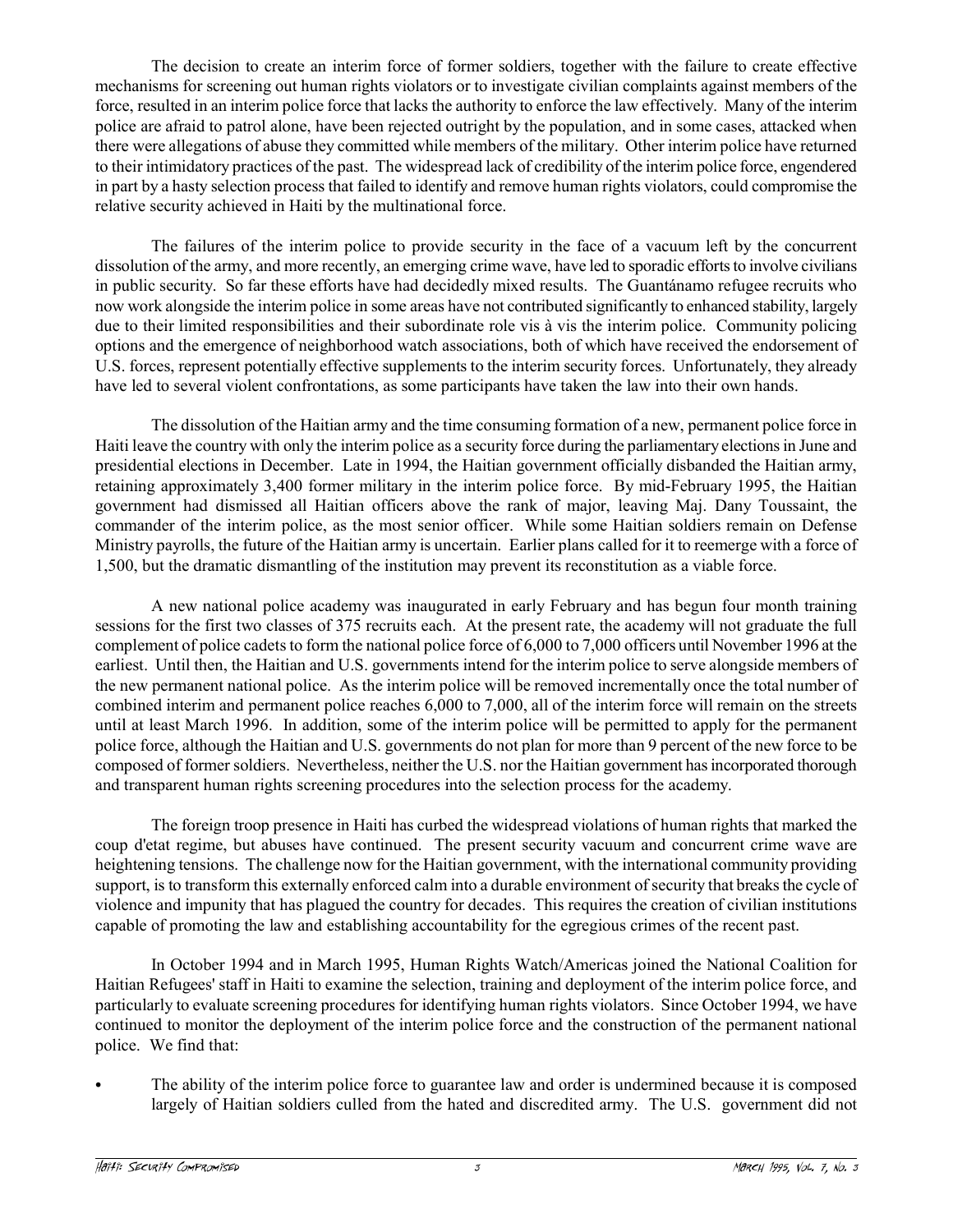seriously explore civilian alternatives to an all-army interim police force and failed to take into account broad public rejection of the army. The U.S. government did not entertain proposals to seek police recruits among Haitians in U.S. camps in Guantánamo Bay, Cuba, until shortly before the September intervention, when U.S. officials and representatives of the Aristide government visited the camps and selected for training more than 1,000 Haitian asylum-seekers detained there. Yet, once in Haiti, public safety trainees were not given the same responsibilities as the interim police.

- Given the lack of investigation of reported abuses and allegations brought by Haitian citizens, it is not surprising that soldiers who participated in, ordered, or tolerated human rights violations and other criminal conduct were allowed to join the interim force. There are no mechanisms to receive allegations of abusive behavior by individual soldiers, whether these allegations are from Haitian citizens, human rights groups, or other sources, nor is there any formal process to investigate these complaints. The result is that U.S. government funds and training programs have benefited human rights violators and have contributed to the installation of a force with little public legitimacy to guarantee security.
- With the turnover from the multinational force to the UNMIH, the interim police are expected to take on broader responsibility for ensuring security in Haiti. In addition to routine police functions, the U.S. is relying on the interim police to assume the dangerous task of weapons recovery, a task fundamental to the security of Haitian citizens. The multinational force began this effort but has not pursued it systematically. Both Defense Secretary William Perry and Sen. Robert Dole (R-KS) have publicly stated that the Haitian police will play a key role in future disarmament endeavors. Given the interim police performance to date, and the public's poor perception of them as recycled soldiers, it is unlikely that the force will contribute significantly to enhancing security in Haiti. Furthermore, it is difficult to believe the interim police will be able to effectively take on their former associates among the *attach* es and other paramilitary agents who remain armed and dangerous.<sup>1</sup>
- On February 4, the terms in office of local government officials and most of the parliament expired, leaving a significant vacuum of civilian authority until elections are held in June 1995. Interim measures to address the vacuum of authority, and particularly security concerns in still volatile rural areas where nearly threefourths of all Haitians live, will be essential in creating a climate favorable to holding those elections.
- Community policing arrangements have emerged in some areas of the country and may be viable supplements to the interim police force, particularly as they reflect a positive emphasis on civilian authority and public accountability. However, the Haitian government has not regulated and supervised such arrangements to avoid frustrated citizens taking the law into their own hands, as has already occurred in some cases.
- The process already underway to select candidates for the permanent police force lacks defined and transparent procedures for screening out human rights violators. Under no circumstances should it be assumed that Haitian soldiers have a clean record by virtue of their admission into the interim force. If interim police officers wish to apply to the National Police Academy, they should undergo further scrutiny of their human rights and criminal background, and only those whose records are clean should be admitted.
- C The recently enacted law creating the national police force allows military officers with special expertise to serve on it, although there has been no thorough review to date of the human rights records of these officers. The police law states that the records must be reviewed and that no former military personnel denounced by public outcry will be admitted into the new force. Nonetheless, the Haitian government has yet to articulate procedures and criteria to investigate the past conduct of military personnel and to gather and evaluate input from the Haitian public.

<sup>&</sup>lt;sup>1</sup> Daniel Williams, "Perry Indicates U.S. Disarmament of Aristide Opponents Is Unlikely," *The Washington Post,* November 29, 1994. AttachÈs are unofficial "auxiliaries" or deputies linked to the Haitian army/police.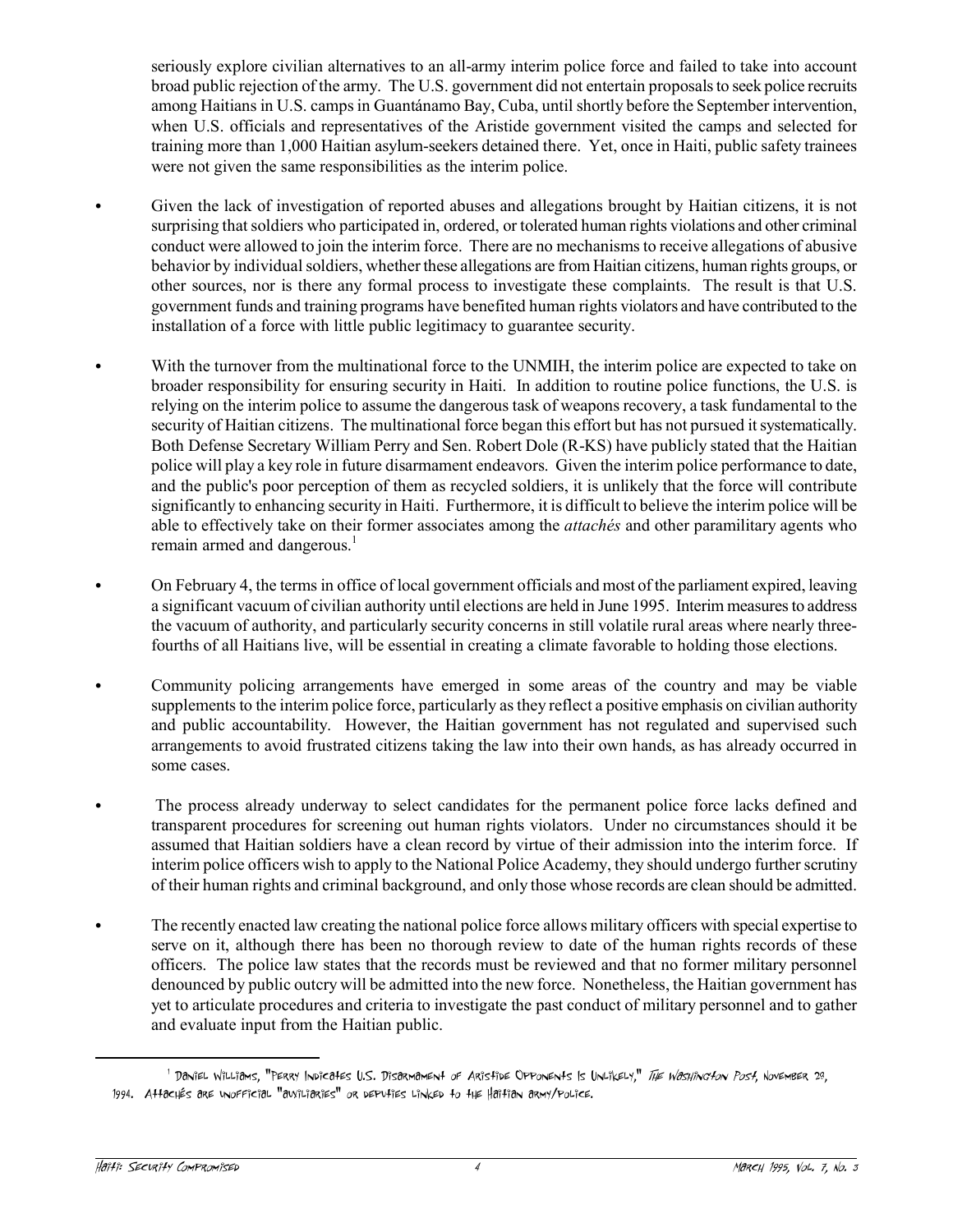Judicial reform has dramatically lagged behind police reform, creating an imbalance that directly affects the performance and effectiveness of the police. For example, the January 17, 1995 report to the Security Council by the United Nations Secretary General described the demoralizing effect on police officers of seeing criminals they apprehend released because of non-functional courts.

# **Recommendations to the Government of Haiti**

- The Haitian government must create independent mechanisms to receive civilian complaints against the interim police that do not endanger complainants by referring the cases back to the accused parties. Through the Justice Ministry, the government should investigate fully allegations of human rights violations and other criminal activity (past or present) against soldiers and officers currently serving on the interim police force or otherwise retained. Accused army personnel or interim policemen against whom credible allegations are made, should be suspended from their duties pending the outcome of the investigation. These investigations should determine whether superior officers were responsible, by commission or omission, for the crimes committed by their subordinates. If there is sufficient evidence to warrant criminal charges, the accused should be tried according to Haitian law. Information regarding human rights violations should be turned over to the Commission for Truth and Justice convened by President Aristide.
- A complete list of former soldiers who are presently part of the interim police force, together with the names of the cities or villages where they were posted during the coup d'etat regime, should be compiled by the Minister of Justice and made available to the public upon request. At the local level, lists of interim police assigned to each police station, along with their previous postings, should be compiled and maintained.
- The Haitian authorities have already arrested twenty-one interim policemen for crimes including corruption and assault, committed since their training and deployment. These cases should be vigorously prosecuted to demonstrate that abuses of authority will not be tolerated.
- The Haitian government, with the support of the U.S. government, should institute and make public procedures to screen thoroughly all applicants to the police academy to determine their involvement in human rights violations. The Justice Ministry should regulate background checks associated with screening and these should be conducted primarily by civilians of the highest integrity. The Defense Ministry should make available military records and other pertinent information. Screening should include procedures to obtain information from Haitian citizens in the applicants' hometown, current residence, and locations of past military assignments where applicable.
- The Haitian government should take immediate steps to improve security in rural areas. In towns and villages where residents have created workable provisional policing arrangements, these should be strengthened and monitored.

# **Recommendations to the Government of the United States**

- C Cognizant of the weaknesses of its initial efforts to screen applicants for the interim police force, the U.S. government should allocate sufficient resources and technical support to aid the Haitian government in purging human rights violators from the ranks of Haitian army personnel who have been retained in the interim police force or in any other capacity, and in implementing thorough and transparent human rights screening procedures for all applicants to the police academy. Special attention should be given to mechanisms to channel and investigate allegations of abuse against military personnel made by Haitian citizens.
- The U.S. government should make available to the Haitian government relevant information it possesses regarding the Haitian military, section chiefs, paramilitary groups, and other civilians associated with state violence, for the purpose of purging the army and preventing human rights violators from permeating the new security forces.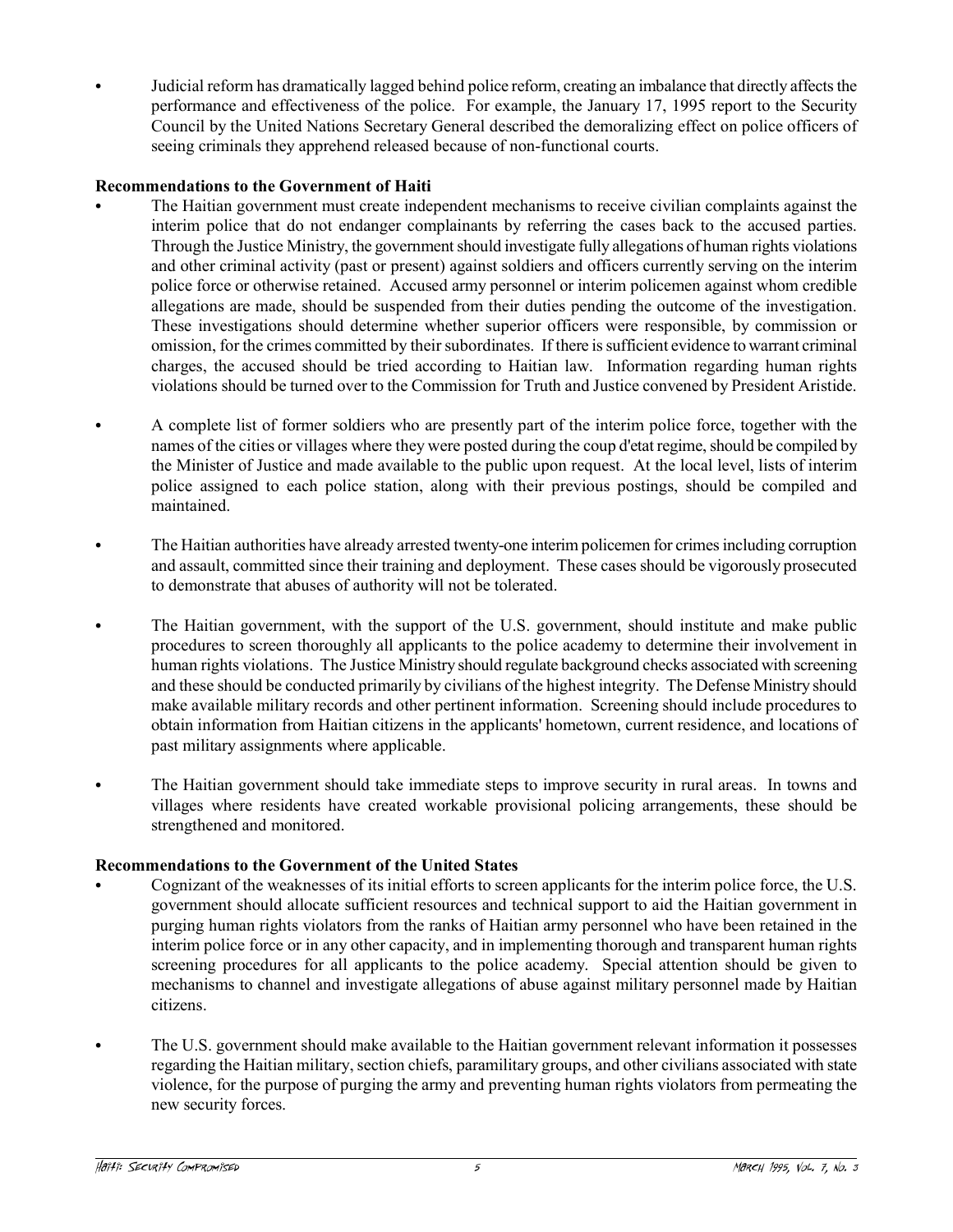# **Recommendations to the United Nations Mission in Haiti**

- C The United Nations Mission in Haiti (UNMIH) and the international civilian police (CivPol) should work with the Haitian government to identify, investigate, and remove interim policemen implicated in current or past human rights violations. UNMIH and CivPol should install formal procedures for receiving complaints against the interim police and make the public aware of those procedures. While CivPol apparently intends to receive this kind of complaint, it should clarify its policies on confidentiality and the sharing of complaints with the interim police.
- The UN/OAS International Civilian Mission (MICIVIH) should encourage the creation of complaint and investigation mechanisms within the Haitian government and should monitor the outcome of complaints, including prosecutions where appropriate, and any retaliatory actions taken against complainants.
- The UNMIH, CivPol and MICIVIH should channel relevant information to the Haitian government to aid in human rights screening of police academy candidates and should evaluate and report on their performance as they are posted around the country after completing the four-month training program.
- The United Nations peacekeeping mission should maintain a more consistent presence in rural areas and should cooperate with the Haitian authorities to enforce the dismissal of the section chiefs and to collect their weapons.

## **Recommendations to France, Norway, and Canada**

France, Norway, and Canada are now participating in the examination of candidates for the police academy and should offer the Haitian government assistance and support to conduct thorough human rights screening of academy candidates. They could also assist the Aristide government to develop quickly the capacity to prosecute abuses by interim policemen, and to respond to allegations of past abuses as two priority areas within the broader problem of judicial reform.

# **II. AN INTERIM POLICE FORCE OF RECYCLED SOLDIERS**

Due to the crumbling of Haiti's military and the delays inherent in creating Haiti's new police force, the interim police are Haiti's front-line security force. There are now approximately 2,700 former Haitian soldiers constituting the Interim Public Security Force. All of these "recycled" soldiers will "very probably" remain in the interim force through March 1996, and thus will have primary responsibility for security during Haiti's parliamentary and local elections in June, presidential elections in December and the installation of Haiti's next president in early February 1996.<sup>2</sup> The Haitian and U.S. governments plan to create a permanent national police force of between 6,000 and 7,000 officers, but as the police academy will only graduate approximately 350 cadets each month (beginning with the first graduation in June 1995), the force will not be fully operational until November 1996 (with 6,000 police) or February 1997 (with 7,000 police). In the intervening period, both Haitian and U.S. government sources have confirmed that the interim police will serve alongside the new permanent police and will be deactivated only when the total number of combined interim and permanent police equals 6,000 to  $7,000$ <sup>3</sup>

 $^2$  INterview with Secretary of State for Justice, Léon Jeune, Port-au-Prince, March 9, 1995.

<sup>&</sup>lt;sup>3</sup> This Estimate is based on the Present Figure of 2,700 members of the interim PoLice force and a minimum total PoLice force of 6,000 members. Since the first police cadets will not graduate until June 1995, it will be approximately ten months from that date before a total of 3,500 cadets graduate, lifting the total number of combined interim and permanent police over the 6,000 minimum. If the Haitian and U.S. governments choose to wait until the force reaches 7,000 members before releasing any of the interim police, then the first demobilizations will not occur until May 1996.

According to Ross Rodgers of the State Department Bureau of International Narcotics Matters, the number of police academy graduates may decline if the academy is used for other purposes, such as training a Coast Guard. In this case, the interim police will remain on duty longer. (Telephone interview, March 21, 1995.) The U.S. Justice Department's International Criminal Investigations and Training Assistance Program (ICITAP) that is now directing the academy plans to graduate new classes every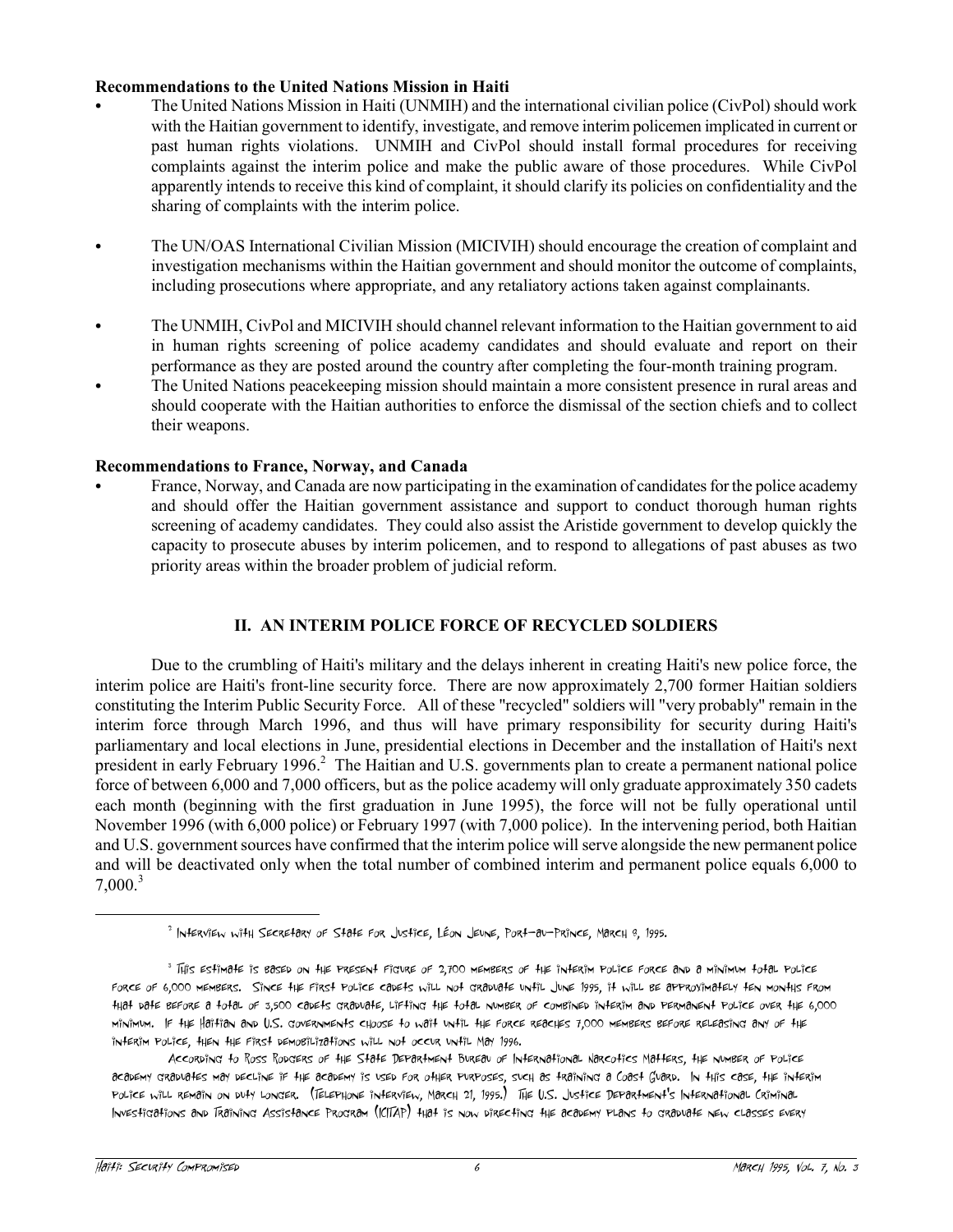Immediately after the September 1994 occupation of Haiti, the U.S. government launched its program to convert roughly half of the 7,000-man Haitian army into an interim police force.<sup>4</sup> Unfortunately, the effort to screen human rights violators out of the interim force was fraught with procedural failings and incomplete information. According to one U.S. Embassy official, it really served to review only candidates from the officer corps. A Haitian army commission (described in detail below) was named to select soldiers for the interim force. Ultimately, 3,400 soldiers were selected, nominally screened and trained. Approximately 200 of them were officers through the rank of major. The U.S. Justice Department's International Criminal Investigations and Training Assistance Program (ICITAP) provided six-day training courses to successive groups of 375 screened soldiers and returned them to their units with a change of uniform. Those who were not selected were eligible to participate in an Agency for International Development-sponsored jobs training program directed by the International Organization for Migration.

Despite a curriculum stressing human dignity, there was widespread doubt that a six-day course could reform former members of the Haitian armed forces. Even the justice minister expressed some reservation at the preparation of the interim police force, remarking that there is "no guarantee of their professional training."<sup>5</sup> He added that "they are still soldiers" and they did not receive actual police training. The former soldiers, now called interim police, carry sidearms or M-1 rifles. (Other weapons not appropriate for police use were confiscated by the multinational forces in many cases.)

thirty to forty days.

 $\overline{a}$ 

5 Interview with Justice Minister Jean-Joseph ExumÈ, Port-au-Prince, March 8, 1995.

<sup>4</sup> U.S. sources believe the actual size of the Haitian army was closer to 6,000, while Haitian government and military sources put the number at 7,000.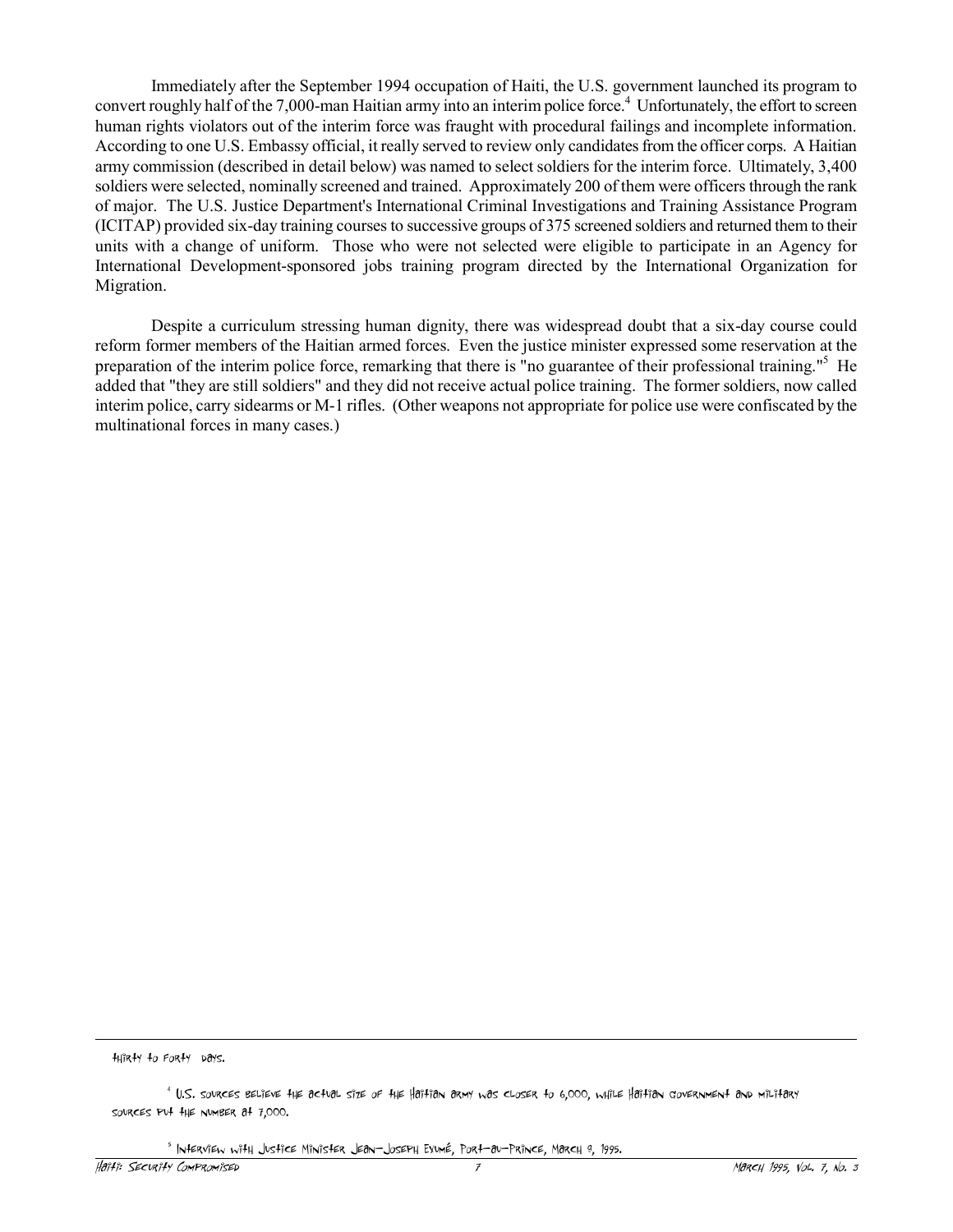Currently, 820 international police monitors (from approximately twenty countries) under the command of the multinational force accompany the interim police in the field. Following the withdrawal of the multinational force on March 31, 1995, 456 of these monitors will become part of the United Nations' 900 civilian police (CivPol) force charged with training and monitoring the interim police for the duration of the (UNMIH) presence in Haiti.<sup>6</sup>

 During the months that the interim police force of recycled soldiers took shape, the Haitian government took several steps to dismantle what remained of the Haitian army. On December 23, 1994, President Aristide dismissed several hundred soldiers, many of whom took part in a violent demonstration at military headquarters on December 26 protesting their removal and seeking back pay. The riot left at least four former soldiers dead, but a complete investigation of the incident has not yet occurred.<sup>7</sup> In the wake of the riot, several hundred additional soldiers were fired for allegedly having taken part in the disturbance. Then, in early January, President Aristide officially reduced the army to 1,500 men. By the end of February, the A.I.D-sponsored International Organization of Migration military demobilization program had over 2,000 former soldiers registered for job training programs.<sup>8</sup> President Aristide's dismissal of all of the army's forty-three remaining officers above the rank of major in February left the institution without any formal leadership structure.<sup>9</sup> The highest ranking remaining officer, Major Dany Toussaint, former commander of the PÈtionville police district, is the director of the interim police force, which is estimated to have  $2,700$  members.<sup>10</sup>

In February 1995, a dispute emerged between the Haitian and U.S. governments regarding the apparent introduction into the interim police force of several hundred former Haitian soldiers who had not gone through screening and the ICITAP training.<sup>11</sup> By early March, the issue appeared to have been resolved amicably by the governments, although not without some lingering confusion. The Haitian and American governments and the international police monitors are now visiting sites throughout Haiti to determine who is actually present in the interim police posts. In the wake of the dispute, all three consistently used the approximate figure of 2,700 current, active members of the interim police force but admitted their lists were incomplete.

- 8 International Organization of Migration, Haiti Assistance Program Monthly Report, February 1995.
- <sup>9</sup> DougLas Farah, "U.S. Exercises Its Influence On Aristide," *The Washington Post*, February 22, 1995.

<sup>6</sup> Interview with chief of operations for CivPol, Inspector Gessie Clement, Port-au-Prince, March 6, 1995.

<sup>&</sup>lt;sup>7</sup> MEEfing with Amb. Robert Gelbard, assistant secretary of state for international narcotics matters, Washington, D.C., January 26, 1995. Gelbard called Brig. Gen. MondÈsir Beaubrun a "murderer" who had shot at his own bodyguards in this incident. See below, at Dismantling the Haitian Army.

<sup>&</sup>lt;sup>10</sup> TELEPHONE IN‡ERVIEW WI<sup>1</sup>H MAJ. DaNY TOUSSAIN‡, FEBRUARY 9, 1995. TOUSSAIN‡ REPOR‡ED HIA‡ HE FLED HAT‡I IN 1996 AF‡ER HE refused to carry out orders to repress Haitian citizens. He returned briefly during Aristide's 1991 administration, leaving for exile again after the coup. He returned on October 15, 1994, and commanded the PÈtionville police district until he was appointed commander of the interim police force on January 7, 1995

<sup>&</sup>lt;sup>11</sup> Larry Rohter, "Aristide Forces Retirement of Haiti's Top Military Officers," *The New York Times*, February 22, 1995, and Douglas Farah, "U.S. Exercises Its Influence On Aristide," The Washington Post, February 22, 1995.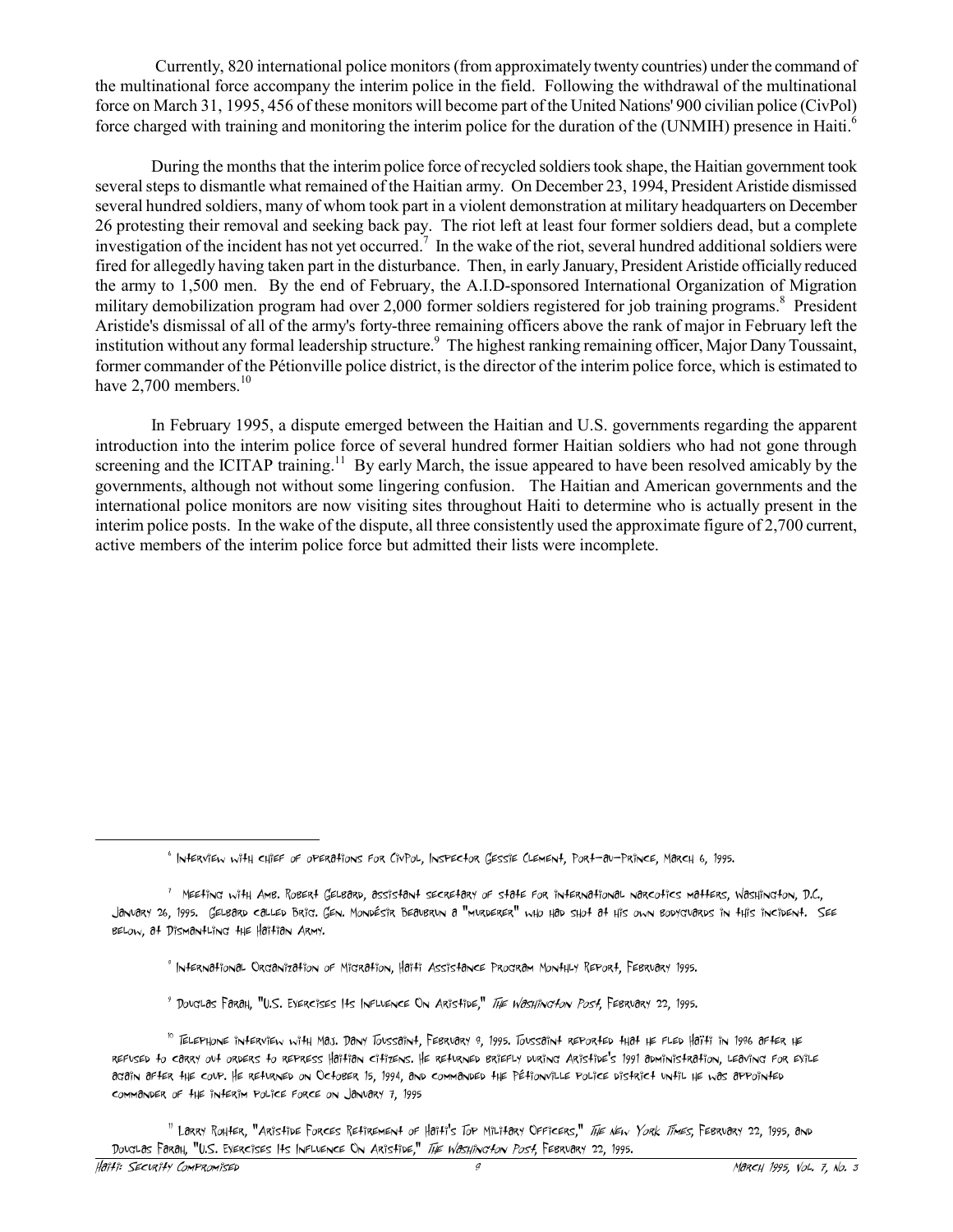The Haitian government, the U.S. government, and the international police monitors provide distinct explanations for the discrepancies in membership in the interim police force. The director of the interim police force, Major Toussaint, explained that the controversy arose after the Americans identified 700 individuals who had not enrolled in the ICITAP course and whose names appeared on one of two lists of interim police officers. One of the lists was composed of approximately 2,000 interim police officers who had been formally transferred to the jurisdiction of the Justice Ministry, while the second contained the names of 1,500 individuals still on Defense Ministry payrolls but administratively considered part of the interim force. Major Toussaint explained that the Americans had identified 300 to 400 individuals on the first list and 412 on the second list that had not received ICITAP training. He considered that the discrepancies on the first list were probably due to several factors, including the efforts of soldiers who had deserted or been fired at the time of the coup to join the interim force, and widespread computer errors in recording soldier's names (particularly the transposition of first names for last names). The 412 individuals on the second list are military technicians now offering support to the interim police force, who were screened, but previously excluded from ICITAP training by mutual agreement of the Haitian and American governments.<sup>12</sup> President Aristide and Justice Minister Jean-Joseph Exumé have ordered that all individuals who have not received ICITAP training (except the earlier agreed upon technicians) be removed from the interim police. Major Toussaint explained that the dispute over the number of interim police force members and their background emerged after 500 soldiers, some trained by ICITAP, were removed from the Haitian army payrolls due to allegations they had participated in the December 26 riot at military headquarters.<sup>13</sup> Tensions over the membership of the force have continued and Major Toussaint asserted that he had difficulty removing close to fifty of the trained interim police with unsatisfactory performances (e.g. not appearing for work and not respecting orders) due to U.S. pressures to keep several of the individuals on the force. He remarked, "I have no authority to fire people."<sup>14</sup>

Raymond Kelly, director of the International Police Monitors, with direct responsibility for supervising the interim police force, also pointed to the firings following the December riot as sparking the debate. He estimated that 1,000 people were removed, some of whom had previously received ICITAP training. The Haitian government then reportedly submitted, as replacements, 1,500 names of other former soldiers, some of whom had not taken the course. According to Kelly, the Haitian government was then told that the U.S. wanted to reinstate the Haitian soldiers who had been removed, and many of those soldiers were in fact reinstated. Kelly stated that he was reasonably confident that all present members of the interim force (some 2,700) had been vetted and trained. He summarized the situation as "somewhere between controversy and ineptness".<sup>15</sup>

A U.S. Embassy official asserted that it would be wrong to see this as a conspiratorial effort to manipulate the police. He too pointed to the December riots and subsequent dismissals as sparking confusion over the number of ICITAP trained interim police. He estimated that several hundred soldiers were fired in the wake of the riots, but only 200 of them "legitimately." He did not provide a precise number of unvetted soldiers who had been added to the interim police force list but speculated that some of them could have been people who had previously been screened out, or a group of soldiers sympathetic to the "palace." He added that he was "convinced Aristide didn't know anything about it," and neither did the Justice or Defense ministries.<sup>16</sup>

 $14$ <sub>B</sub>id.

<sup>12</sup> Interview with Major Toussaint in Port-au-Prince, March 14, 1995. The 412 technicians included: seventy-two musicians, twelve military academy security, twenty fire fighters, eighty-six health service Personnel, eighty-nine communication and signal staff, seventeen engineers, and seventy Navy, twenty-two Air Force and twenty-four Defense Ministry security staff. Major Toussaint reported that none of these technicians undertake police work.

<sup>&</sup>lt;sup>13</sup> IBiD. The order to remove all individuals who had Participated in the riots was implemented by firing soldiers who did not report for regular duty on December 26.

<sup>15</sup> Interview with Director of the International Police Monitors Raymond Kelly, Port-au-Prince, March 3, 1995.

 $16$  INTERVIEW WITH U.S. EMBASSY OFFICIAL (NAME WITHHELD BY REQUEST), PORT-AU-PRINCE, MARCH 7, 1995.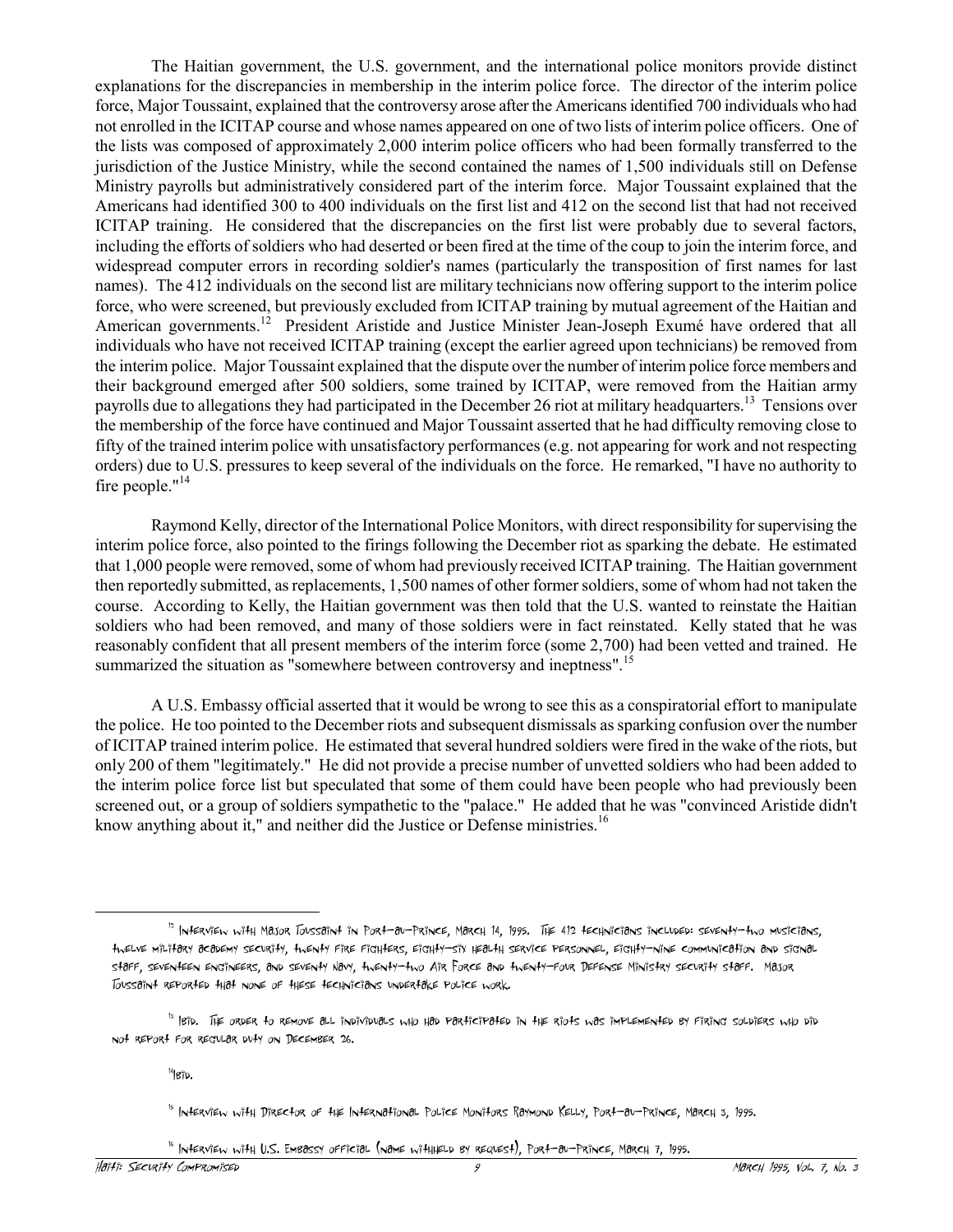The dispute over the police entered the public arena as well, with elements of the Haitian press interpreting the situation as a U.S.-led effort to deny the Aristide government the prerogative to independently name members of a national security force.<sup>17</sup> Many pointed to ongoing confusion about the number of interim police due to a number of former soldiers who had been screened out but showed up for ICITAP training sessions nonetheless. The ICITAP director in Port-au-Prince, who served as a trainer, commented that the screened out soldiers were "very persistent and diligent in trying to circumvent the process."<sup>18</sup> While public debate on the topic has continued, the Haitian and American governments seem eager to leave the dispute behind them, and all have stated that resolution of the controversy is well underway. Although the facts remain less than clear, it is imperative that continued emphasis be placed on removing human rights violators from the force. Furthermore, the discrepancies regarding the number and identity of interim police not only reflect a failure to monitor the force's composition, but also aggravate the difficulty of holding the interim police accountable for any past or current human rights violations.

## **U.S./Haitian Negotiations Regarding the Use of Former Soldiers as Interim Police**

From the outset, U.S. officials rejected the notion of a civilian-based interim force, arguing that the army was the only institution legally vested with the authority to enforce the law. This view, however, is contradicted by the 1987 Haitian constitution, which provides for a police force under the jurisdiction of the Justice Ministry. U.S. officials further argued that Haitian soldiers had received at least some training in discipline, following orders, and handling weapons. This argument was counterbalanced by their own admissions that even those Haitian soldiers assigned to police duties had never received police training, rarely conducted police patrols, and were not familiar with the proper use of weapons. Moreover, these soldiers had participated in a military culture steeped in violence, something which cannot be erased in six days of training. In fact, the U.S. government plan reflected an apparent U.S. desire to preserve whatever could be salvaged of the army, an institution with which the U.S. has had longstanding contacts and influence, and one seen as a check on President Aristide.<sup>19</sup>

 Human Rights Watch/Americas had several meetings on Haitian police matters with the staff of the State Department's Bureau of International Narcotics Matters and ICITAP in 1993, 1994, and 1995.<sup>20</sup> During these meetings, we voiced strong reservations about the logic of creating the interim force entirely from the notoriously abusive Haitian army. We further argued that if army personnel were to be retained for the interim police force, the U.S. government had an obligation to purge human rights violators from its ranks. Yet after more than two years of planning, the U.S. rejected civilian participation in an interim force (and only later offered limited responsibilities to the Guantánamo public safety trainees) and never incorporated adequate human rights screening into selection procedures for the interim police.

<sup>&</sup>lt;sup>17 "</sup>Aristide n'a Pas Le droit de Choisir," *Haiti Procrés*, March 1-7, 1995. The weekly PaPer's commentary: "Aristide, nominally president of Haiti, does not have the right to place whom he pleases in his own police force: such is one of the fundamental laws of the occupation. He must first get the O-K from the occupiers...."

<sup>18</sup> Interview with ICITAP Director John Walker, Port-au-Prince, March 6, 1995.

 $19$  Telephone interview with a Defense Department source (name withheld), October 20, 1994, and with an ICITAP source on January 18, 1995. The administration initially rejected a proposal to recruit asylum-seekers being held at the time in U.S. detention camps in Guantánamo Bay, Cuba. According to a Defense Department official familiar with the Guantánamo plan, the U.S. was concerned, not that these civilians would not have legal standing to become interim police, but that they would be politically biased toward President Aristide. The prevalence of this view was later echoed by an ICITAP official. In the weeks prior to the September intervention, U.S. and Haitian government officials did recruit in Guantánamo for the interim police force, as described in detail below.

 $^{20}$  The INM Has PLayed a Leading role in Formulating and implementing PLans For the selection and dePLoyment of the interim police and the construction of a new civilian police force. ICITAP provided in six days of training to the interim police force and technical assistance, resources, and staff to the police academy that opened in February 1995.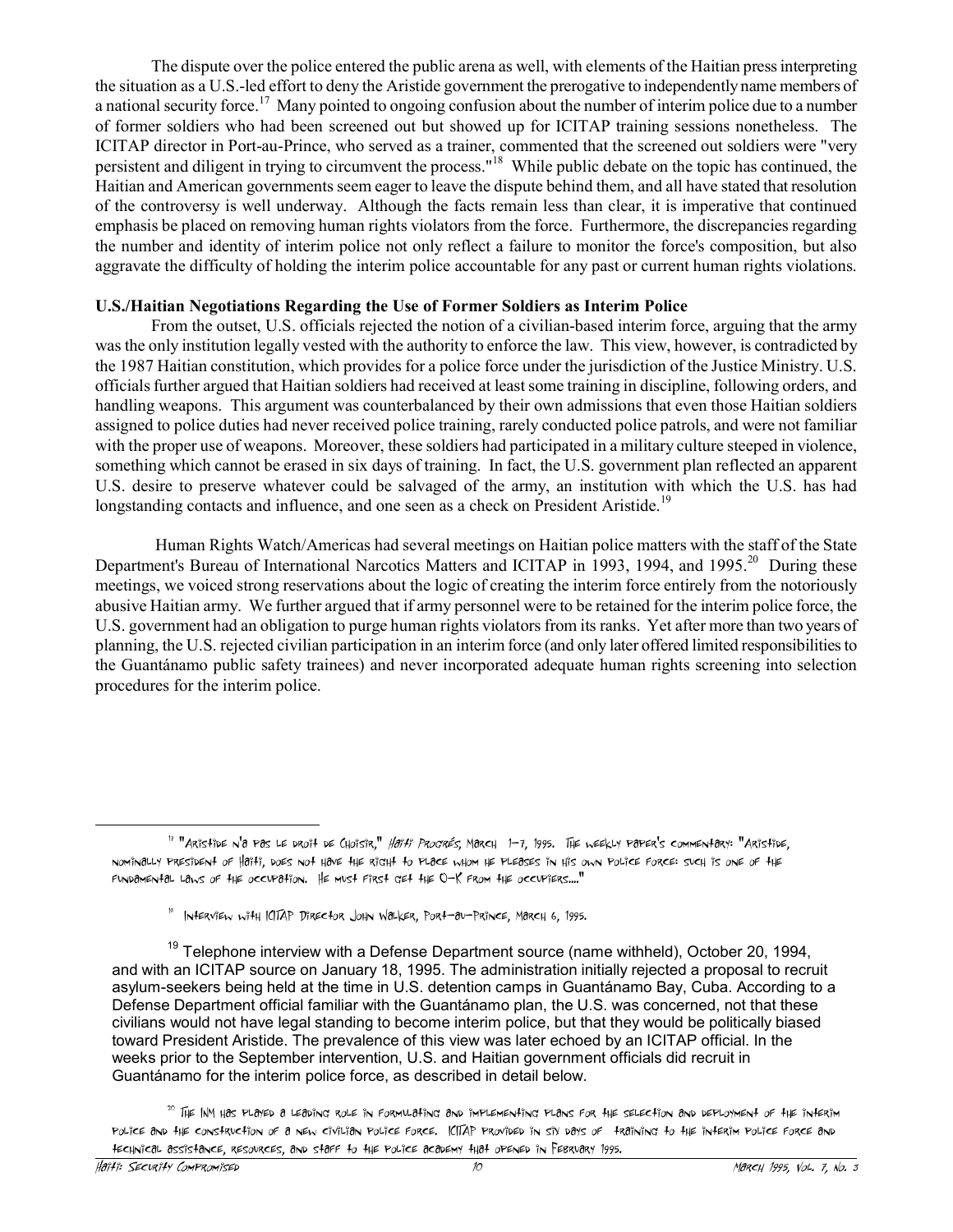U.S. officials in the State and Justice departments began planning for both the interim and permanent police forces as early as 1992, premising their plans on the preservation of the Haitian army.<sup>21</sup> The failed July 1993 Governors Island Accord, brokered in large part by the U.S. government, called only for the removal of the top three coup leaders, and had it succeeded, would have left the army intact. A year later, the U.S. was preparing a hostile military invasion of Haiti authorized by U.N. Security Council Resolution 940, of July 31, to implement the Governors Island Accord by force. After the unopposed military intervention on September 19, 1994 led to the collapse of the Haitian army nationwide, the U.S. government worked closely with the Haitian high command to regroup the army in order to convert it into the interim police force.

#### **Insufficient Screening Procedures for the Interim Police Force**

Haitian and U.S. government efforts to screen former soldiers for human rights violations and other unlawful conduct were tainted by failures to collect complete information, to investigate allegations against soldiers and to encourage civilian participation in the process. A U.S. Embassy official concluded that only the officers were actually screened, because information existed on "relatively few" enlisted men.<sup>22</sup> Even the first stage of the process, the selection and review of prospective interim police by a Haitian army commission, was called into question by the participation of alleged human rights violators on the commission. Despite this situation, one U.S. official said, in reference to the army commissioners, "None of them are really bad, some have done things, but their relative morality won't affect the screening [of the interim police force]."<sup>23</sup> But the screening commission, and the entire screening process, raise doubts about the integrity of the present members of the interim police. The director of Haiti's new national police force, Secretary of State for Justice LÈon Jeune remarked, "It is very probable that in the interim force there are individuals implicated in the violation of human rights.<sup>"24</sup>

<sup>&</sup>lt;sup>21</sup> MEETING WITH AMB. ROBERT GELBARD, ASSISTANT SECRETARY OF STATE FOR INTERNATIONAL NARCOTICS MATTERS, WASHINGTON D.C., January 26, 1995. According to Amb. Gelbard, the plans for the interim and permanent police forces evolved during the two years prior to the September 1994 intervention, and were only slightly modified when the planned hostile intervention of Haiti was changed to a "semi-permissive" entry on September 19, 1994.

 $^{22}$  INTERVIEW WITH U.S. EMBASSY OFFICIAL (NAME WITHHELD), PORT-AU-PRINCE, MARCH 7, 1995

 $22$  INTERVIEW WITH U.S. OFFICIAL (NAME WITHHELD), PORT-AU-PRINCE, OCTOBER 28, 1994.

 $24$  INTERVIEW WITH SECRETARY OF STATE FOR JUSTICE JEUNE, MARCH 9, 1995.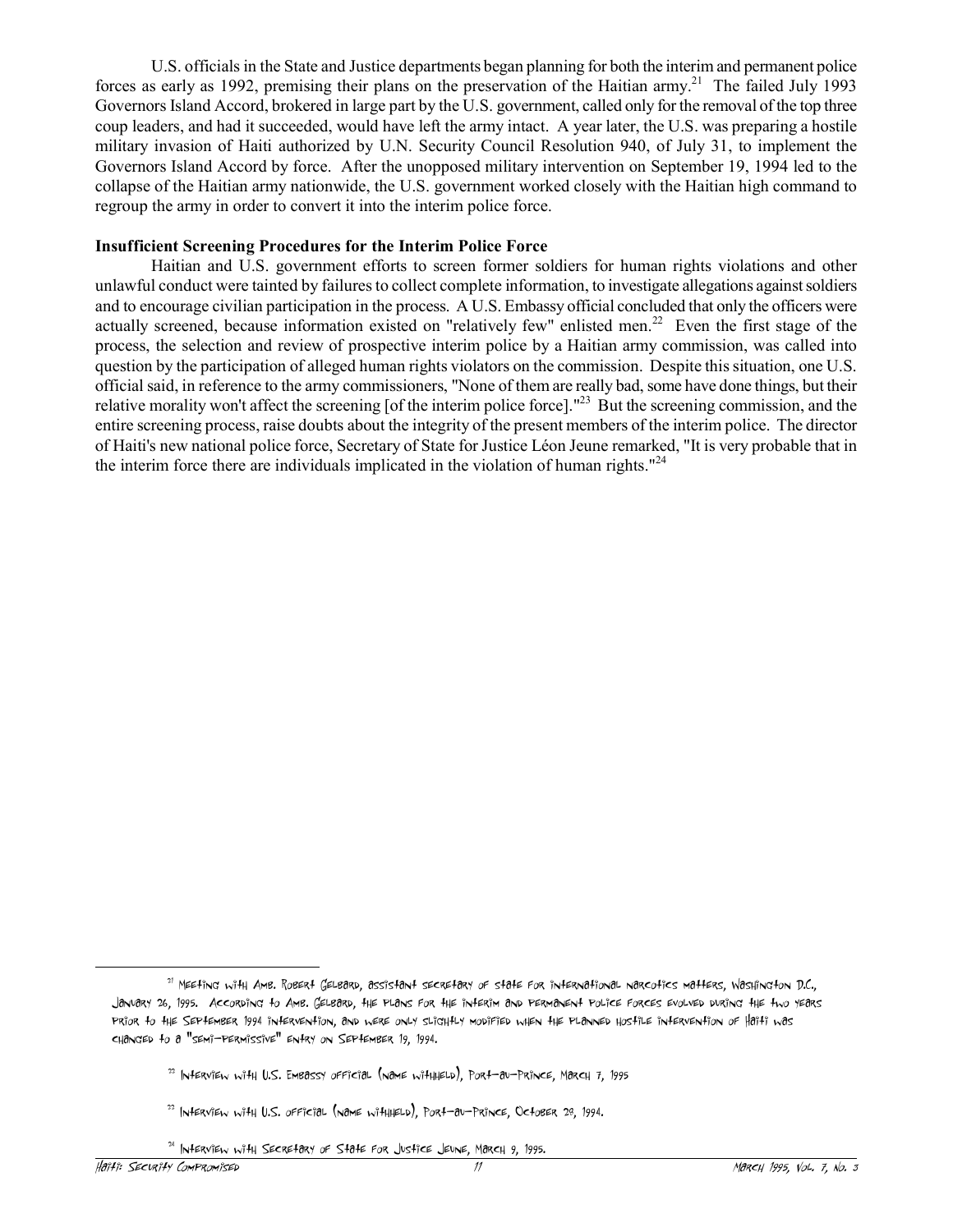### **The Haitian Army Commission**

The commission assigned to select and screen soldiers for the interim police force was composed of Brig. Gen. Bernardin Poisson (commander-in-chief of the Haitian Armed Forces), Brig. Gen. Mondésir Beaubrun (formerly chief of staff, and now minister of the interior), Lt. Col. Coulanges Justafort (then-commander of the G-2 section of the army high command), Lt. Col. Jean Robert Réné (then-G-4 section of the high command), and Col. Néoclès Arné. According to General Poisson, senior officials of the U.S. and Haitian governments jointly chose the five commission members from a list of twelve officers, four of whom were proposed by the Haitian government, four by the Haitian army, and four by the U.S. government.

At least one member of the commission has been implicated in serious human rights violations. Lieutenant Colonel Justafort, was a captain at the notorious Recherches Criminelles (Criminal Investigations) police unit in Port-au-Prince in August 1988, when André Delusma was imprisoned there for seven days. Only days after his transfer from Criminal Investigations to the National Penitentiary, Mr. Delusma, who still bore visible signs of torture, told a Human Rights Watch and National Coalition for Haitian Refugees' delegation that Justafort had ordered he be brutally beaten during his detention.<sup>25</sup> President Aristide later named Justafort to another army commission (discussed below) to study army reform.

The Haitian army screening commission conducted the initial selection of army personnel for the interim police force. The commission's procedures, however, lacked viable mechanisms for channeling civilian input and review and had no capacity to investigate alleged abuses by soldiers. The army commission selected soldiers by company beginning with the police units in the capital. According to General Poisson, commissioners made on-site visits to the companies of the soldiers to be screened. There, commission members reviewed the military record of each soldier and assessed his physical aptitude to participate in the interim police force, and then conducted local inquiries regarding the reputations of individual soldiers.<sup>26</sup> General Poisson stated that during the course of neighborhood inquiries, residents had accused soldiers of beating detainees. In such cases, the military commission reviewed the allegations with the unit's first sergeant in charge of personnel. If the allegations were confirmed by the sergeant, General Poisson reported that the soldier in question would be screened out.

<sup>&</sup>lt;sup>25</sup> Americas Watch, National Coalition for Haitian Refugees, and Caribbean Rights, *The More Things Change...Human Rights In* Haiti (New York: February 1989); pp. 67-70. Soon after Gen. Prosper Avril took over the government in 1988, he promoted Justafort to commander of the unit which was renamed the Investigations and Anti-gang Service. A year later, Jean Robert Lalanne, a leader of the National Popular Assembly (AssamblÈe Populaire Nationale - APN) recounted his arrest and imprisonment in Cap HaÔtien on July 29, 1989. According to his testimony, then-Major Justafort was present while Lalanne was put in the djak position (whereby a person is doubled over with a stick between their hands and knees and tied wrists to ankles), and beaten unconscious by six torturers.

 $26$  INTERVIEW IN PORT-au-Prince, November 1, 1994.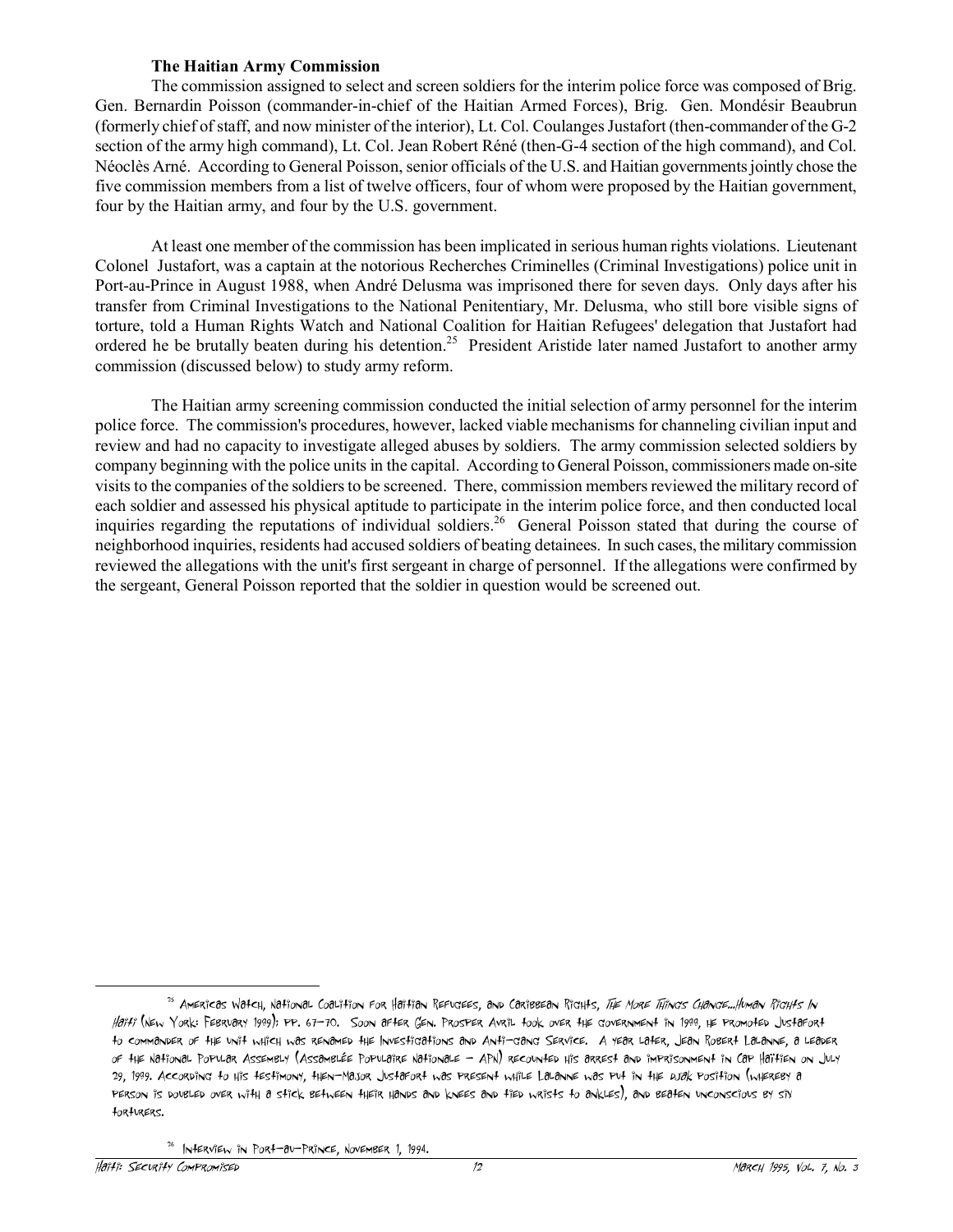It is doubtful that inquiries as described by General Poisson constituted a genuine attempt to solicit information from local Haitians. First, the army commissioners personally conducted the inquiries, and thus were less likely to elicit information from Haitians regarding army personnel given the climate of continuing tensions and uncertainty. Second, the army has transferred soldiers from some areas to new posts around the country, which would have made it difficult for residents to identify them or to comment on their past conduct.<sup>27</sup> For example, in Mirebalais, a corporal who badly beat a civilian during an altercation on October 31, 1994, was arrested by U.S. troops and turned over to the Haitian army. Rather than initiate legal proceedings, the local Haitian commander transferred him to Saut d'Eau.<sup>28</sup> Finally, in some cases, inquiries appeared not to have occurred at all. In some provinces, screening was conducted in a centralized location, rather than in the subdistricts or towns where soldiers were actually stationed. The commander of one Port-au-Prince police unit was not aware of neighborhood inquiries by army commissioners screening soldiers in his unit.<sup>29</sup>

Even when citizens did report abuses by individual soldiers, the military commission had established no procedures for investigating or evaluating those allegations. General Poisson asserted that in the case of allegations of a serious crime such as murder, the accused individual would be set aside for further investigation. However, he was not aware of how such an investigation would take place, what criteria would be applied, and under what authority. The procedures, as described, hardly constitute a thorough and impartial evaluation of allegations of misconduct by individual soldiers. Further, the implication that allegations of mistreatment of detainees would not be considered serious enough to merit further investigation in screening is disturbing in itself.<sup>30</sup>

The Haitian government had prepared a list of approximately 800 to 900 army members to be excluded from the interim force based in part on information from human rights groups and the international civilian mission. According to sources close to the Haitian government, the original plan was to disarm the entire army and recall it to Port-au-Prince prior to selecting former soldiers for the interim police force. Haitian officials had envisioned disbanding entire army units, including, for example, the notoriously brutal Investigations and Anti-gang Service, as part of the selection process. After the selection process, they proposed sending the trained interim policemen to different areas of the country in order to sever existing links with attachés and other bands of criminals formerly associated with the army.<sup>31</sup> In practice, however, the U.S. plan trained soldiers by company and returned them to their original units.

## **The U.S. Role in Screening**

While the U.S. Embassy was responsible for the second stage of screening, where names of prospective interim police were to be compared to data on Haitian soldiers involved in human rights violations or other unlawful conduct, one embassy official came to the disturbing conclusion that in truth, only the Haitian officer corps was screened on a case by case basis.<sup>32</sup> The efforts of both the U.S. and Haitian governments to compile available information about human rights violators from a variety of U.S., Haitian, and nongovernmental sources, as well as

 $29$  INTERVIEW IN PORT-OU-PRINCE (NOME WITHHELD BY REQUEST), OCTOBER 31, 1994.

 $^{27}$  General Poisson stated that the commission worked more closely with the First sergeant in charge of Personnel rather than unit commanders during on-site visits because there had been many recent transfers of army personnel. Interview in Port-au-Prince on November 1, 1994. Special Forces commander General Potter said that some normal rotations had taken place since the September intervention. Interview in Port-au-Prince on October 28, 1994.

<sup>&</sup>lt;sup>20</sup> INterview with Sub-district Commander Lt. Julio Cham, Mirebalais, November 4, 1994.

<sup>30</sup> Interview with Brig. Gen. Bernardin Poisson, November 1, 1994. General Poisson indicated that in some cases where serious allegations had been brought, the soldier would be encouraged to accept discharge from the army and take part in the A.I.Dsponsored job training program for demobilized soldiers, rather than contest the charges and undergo an investigation.

 $31$  Telephone interview (name withheld), February 15, 1995.

<sup>32</sup> Interview with U.S. Embassy official (namewithheld by request), Port-au-Prince, March 7, 1995.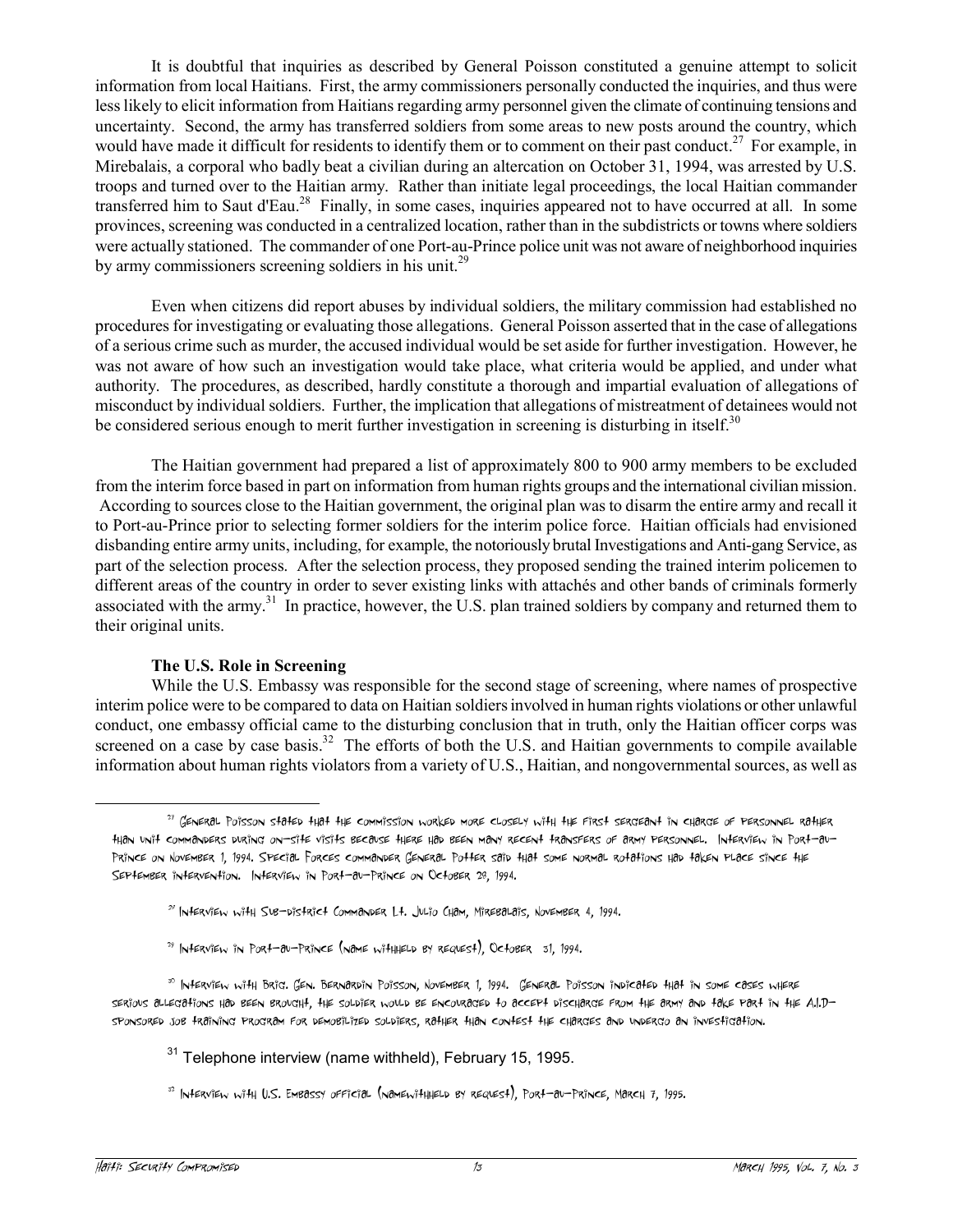from the UN/OAS International Civilian Mission (MICIVIH), evidently produced insufficient information to identify and remove human rights violators from the officer corps or the rank and file, and further efforts were not made to do so. $33$ 

<sup>33</sup> The U.S. government asked Human Rights Watch and the National Coalition for Haitian Refugees for lists of names of human rights violators. Most of the information we have compiled is published in our reports. However, we did not provide lists of individuals independently of our reports because the procedures, as described to us, lacked criteria and appropriate procedures to evaluate the information and conduct further investigation if necessary. Significantly, the U.S. government helped to establish the army commission which included Colonel Justafort, even though the testimony of prisoners accusing him of involvement in their torture was published in our reports.

Despite the MICIVIH's successful documentation of human rights abuses in Haiti during the coup d'etat regime, the information it gathered was limited due to the Haitian army having restricted its access to parts of the country and by MICIVIH's evacuation from Haiti in October 1993 and expulsion in July of 1994, both during periods of acute repression.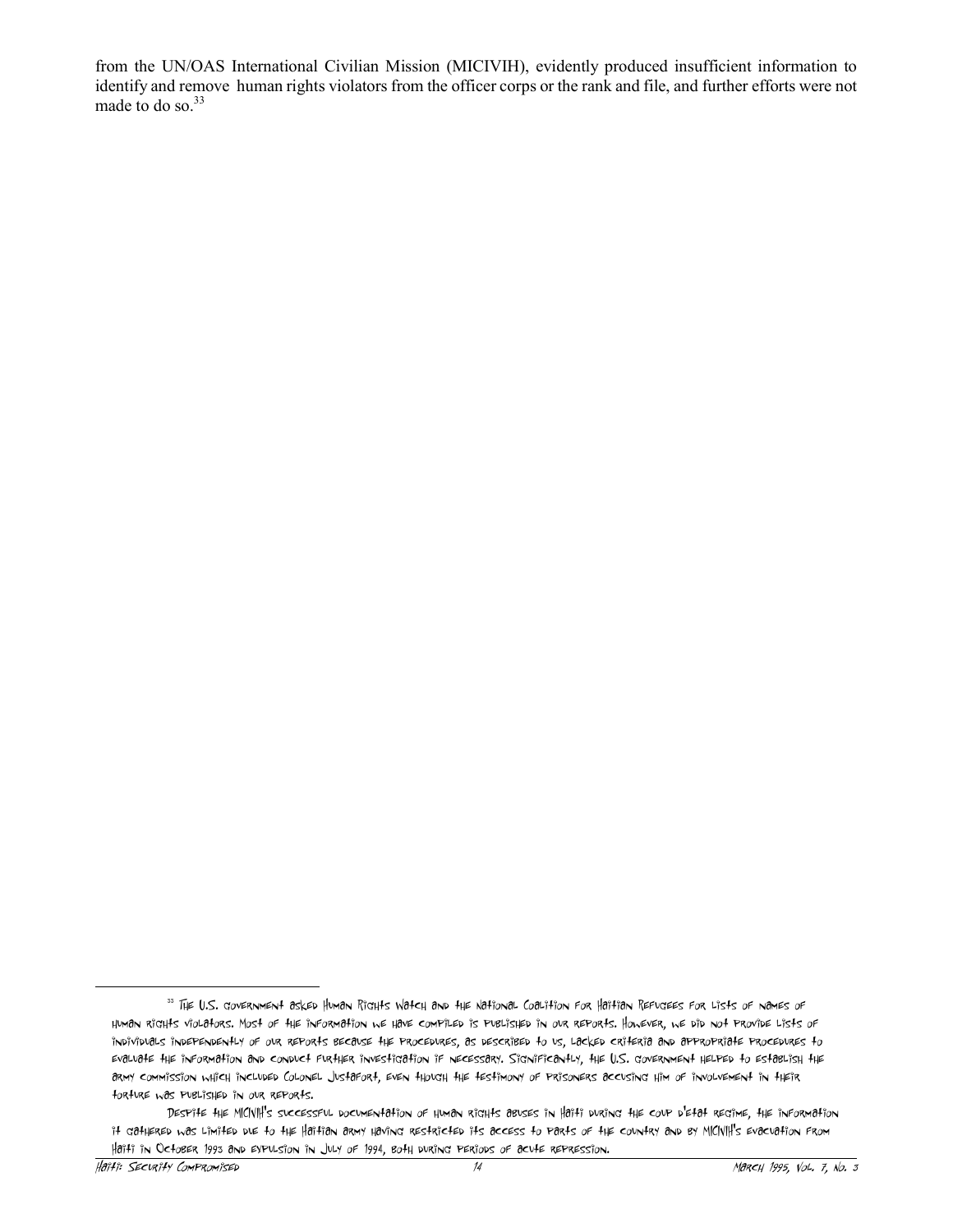According to an official at the State Department's Bureau of International Narcotics Matters, a listing of all members of the entire Haitian army was passed to the Defense Intelligence Agency (DIA), where it was compared with data obtained from various U.S. agencies. The DIA individually compared the names of 700 to 800 officers with information in their database.<sup>34</sup> Under this system, the remaining 5,000 to 6,000 soldiers were not reviewed individually. Only those whose names directly tied to a specific serious human rights violation were noted as abusive personnel. From the entire Haitian army, the initial U.S. screening was only able to identify approximately 300 army members who definitely would be excluded from the interim police.<sup>35</sup> This number is shockingly low given the level of repression carried out by the Haitian army during the three years of military rule, and the fact that the U.S. had access to information on human rights violations committed by many more, including most of the officer corps. Luis Moreno , political officer involved in the screening, stated that very few of the soldiers selected by the army commission were later rejected by the U.S.<sup>36</sup> Where responsibility for human rights violations was found, the U.S. Embassy did not analyze up the chain of command in order to evaluate the responsibility of superior officers for abuses committed by their subordinates.<sup>37</sup>

In cases where less information was available, procedures to evaluate army personnel were vague and ad hoc. Moreno said that soldiers were screened out based on "credible information regarding violations of law and human rights violations" and would not be screened out based solely on allegations. While human rights abuses often were not recorded under the military dictatorship responsible for them, the U.S. Embassy, for its part, had long demonstrated its disinterest in vigorously gathering and investigating allegations of abuse.<sup>38</sup> Ultimately, the screening conducted by U.S. officials was severely limited, and no comprehensive procedures were established to ensure sufficient screening of all applicants.

# **Failure to Remove Human Rights Violators**

<sup>&</sup>lt;sup>34</sup> A three check system was reportebly used to evaluate the printout of the Haitian army. One check was given if the name corresponded to an officer; a second check indicated names associated with some information regarding human rights violations or other criminal activity; a third check indicated that the information was deemed sufficient to definitively screen out the individual.

<sup>35</sup> Telephone interview with an official of the Bureau of International Narcotics Matters (name withheld), November 15, 1994. Another U.S. source involved in police matters spoke of a "short list" with solid information to exclude an individual from the interim police and a "long list" with information that would not necessarily result in exclusion. During the course of training and posting the interim policemen, others were removed when new information became available or when ICITAP trainers found that the conduct or attitude of a trainee merited his removal.

<sup>&</sup>lt;sup>36</sup> INterviews with Luis Moreno, Port-au-Prince, November 1, 1994 and by telePhone, November 22, 1994 . According to the Bureau of International Narcotics Matters source, some information was available about most officers, implying that a case by case investigation would be required in order to screen them out.

<sup>37</sup> Interview with Bureau of International Narcotics Matters source, November 15, 1994.

<sup>&</sup>lt;sup>38</sup> SEE GENERALLY HUMAN RIGHTS WATCH/AMERICAS AND THE NATIONAL COALITION FOR HAITIAN REFUGEES, "TERROR PREVAILS iN HAITI: Human Rights Violations and Failed Diplomacy" (New York, Human Rights Watch, April 1994) for a discussion of the U.S. Embassy's human rights reporting. A confidential cablegram dated April 12, 1994, and signed by U.S. Ambassador William Swing, downplayed the extent of the repression and accused Aristide supporters of exaggerating and fabricating reports of human rights violations with the help of national and international human rights groups.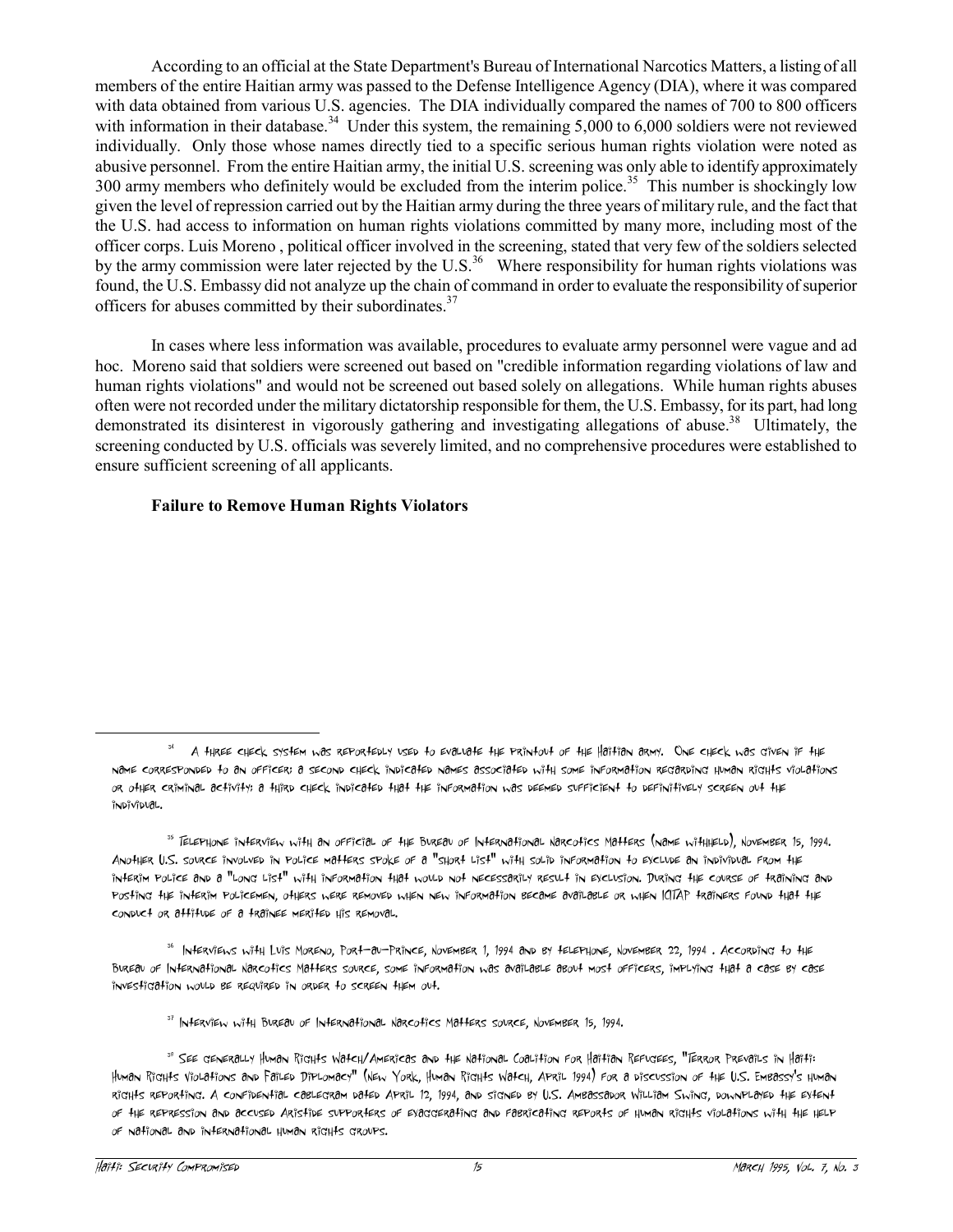As U.S. officials and associates of President Aristide acknowledged that the screening procedures were imperfect and allowed some human rights violators to slip through the cracks, they repeatedly stated that they were relying on a third phase of screening -- by the Haitian public-- once soldiers-turned-interim police were on the streets. We agree that the input of the Haitian public is central to the integrity of the screening process and should be systematic and ongoing. To be meaningful, the public's information should have been gathered and evaluated from the beginning of the screening process, before the interim policemen were redeployed with a U.S. stamp of approval and held responsible for internal security, only to be removed belatedly under pressure from Haitian public opinion. It also shows little regard for the potentially destabilizing effect on Haitian society of abusive soldiers being held up to the public as the guarantors of law enforcement only to be shouted down by crowds.<sup>39</sup>

Human Rights Watch/Americas and the National Coalition for Haitian Refugees have received allegations concerning human rights violations that were committed before the reinstatement of President Aristide by former soldiers who are presently in the interim police force. Two members of the force in the town of Savanette are alleged to have committed human rights abuses. Sergeant Paul Charleston, commander of the Savanette Avant Poste, was accused of having killed a twenty-four-year-old woman during the coup d'etat. Several Savanette residents have charged Gaby Noisette with having beaten them. Mr. Noisette is reported to have stolen a birth certificate and now to use the name Roland Bruny.<sup>40</sup> Both Charleston and Noisette were previously posted in Savanette and then returned as interim police. In Petit Goâve, Sergeant Jean Nicoleau was accused of participating in several brutal acts under the coup regime, including the torturing of prominent local journalist, Jean Mario Paul in October 1991, beating LaViolette Nathan in November 1991, and conducting an illegal search of the home of Gustave Jassme in November 1991.<sup>41</sup> Sergeant Nicoleau, who was posted to Petit Goâve for eight years with the Haitian army, is now responsible for managing police patrols in the same area. Captain Astral Charles, Nicoleau's superior, blamed the accusations against his colleague on local criminal elements. He insisted that Nicoleau was qualified, since he went through "recycling."<sup>42</sup> Claude Daniel is an interim police officer based in Grand Goâve who had previously been posted to Petit Goâve. Local residents accused him of responsibility for several cases of severe beatings when he was in Petit Goâve. He was accused of causing injury to: Ti Djo, a man who Daniel allegedly beat in 1992 and is still hospitalized from the injuries he received; Hubert Pascal, the son of a leader of a local popular organization, who was arrested in place of his father in 1993; and, Sorel Avril, whose arm was allegedly broken by Daniel in 1994.<sup>43</sup>

<sup>43</sup> INTERVIEW WITH LEADER OF KONBIT KOMILFO (AS IT SHOULD BE COLLECTIVE) IN GRAND GOÂVE (NAME WITHHELD BY REQUEST), MARCH 4,

<sup>39</sup> Interview with Bureau of International Narcotics Matters source, November 15, 1994. The official also mentioned cases where soldiers already deployed as interim police in Port-au-Prince had to be rescued from accusatory crowds by international police monitors.

<sup>40</sup> Interview with Louis Estiverne of the Savanette Agricultural Workers' Union (S.T.A.S.), Port-au-Prince, March 8, 1995. Roland Bruny has reportedly filed a complaint against Mr. Noisette for using his name.

 $41$  INTERVIEW WITH GUSTAVE JASSMÉ, PETIT GOÂVE, MARCH 11, 1995.

 $^{42}$  INTERVIEW WITH INTERIM POLICE FORCE CAPTAIN ASTRAL CHARLES, COMMANDER OF THE PETIT GOÂVE POLICE STATION, MARCH 11, 1995.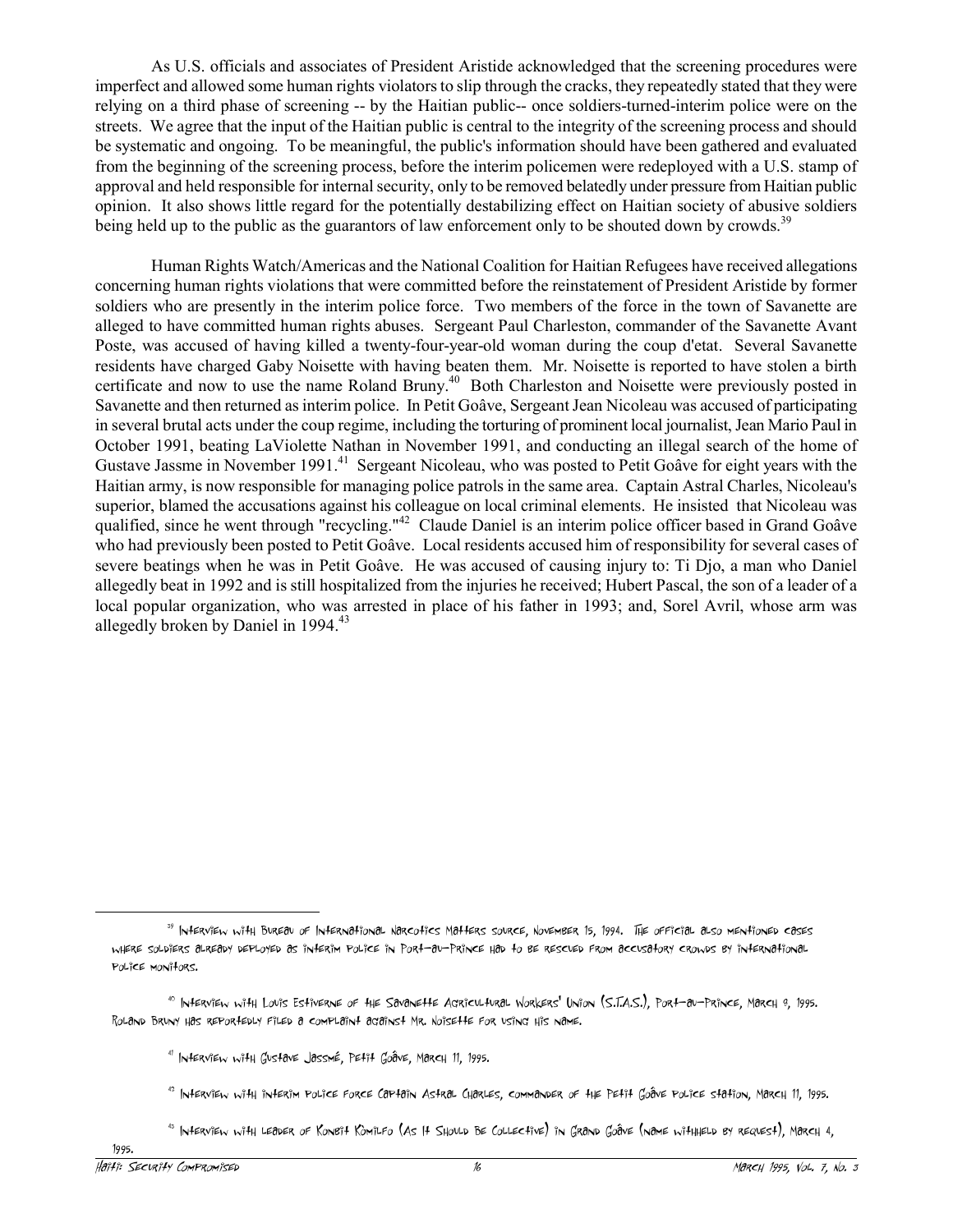By mid-March 1995, neither the Haitian nor the U.S. government had established any formal complaint process available to Haitian citizens who wished to make allegations against a member of the interim police force. In response to queries from HRW/Americas and the NCHR, Justice Minister Exumé said that such a commission might be set up to take on the task, particularly as he could make no guarantee that the interim force was free of human rights violators, yet he mentioned no concrete plans to do so.<sup>44</sup> Both the director of the interim police and the director of the new national police pointed to the additional problem that they did not always have independent authority to remove members of the interim force over objections by the U.S. government.<sup>45</sup> U.S. authorities continued to rely on informal reporting to the multinational force and followed up on a number of those cases, but did not plan for a more open, or a more formal process.

In some areas, cases of multinational force troops turning over complaints against suspected human rights violators to their interim police colleagues raised skepticism about the value of reporting abuses and fear regarding potential reprisals. After the installation of the interim police in Savanette, local residents prepared a detailed list of complaints against the interim police in their town and turned it over to the U.S. Special Forces in nearby Belladere. The special forces then delivered the complaints, complete with the names of those making allegations, to the Savanette police who were charged with abuses. The commander of the Savanette post, Paul Charleston, who has been accused of killing a twenty-four-year-old woman during the coup d'etat, reportedly remarked to community members that he plans to save the list until after President Aristide's term expires. Another local interim police officer, Gaby Noisette, who has been linked to several cases of beatings (as described above), has said that the police will keep the list until they need it. $46$ 

Despite the absence of a formal mechanism to encourage and explore citizen complaints against the interim police force, there have been twenty-one arrests of officers since the force was created, largely for acts committed while the officers were part of the interim police. According to Raymond Kelly, commander of the international police monitors in Haiti, twenty-one interim policemen have been arrested since their deployment for crimes such as corruption, extortion, and assault. The interim police itself conducted the arrests, supervised by international police monitors.<sup>47</sup> Since becoming interim police commander in early January 1995, Major Toussaint began investigations of only one interim policeman, a corporal stationed in Jeremie who was accused of murder by local residents. Major Toussaint has also investigated five of the Guantánamo recruits accused of abusive arrest procedures. In an earlier case, an interim officer deployed to Cap Haitïen in November 1994 was removed after he admitted to having shot someone in the back.<sup>48</sup> It is encouraging that the Haitian authorities have responded quickly to these cases, and they should be vigorously prosecuted to signal to the interim police force and to the Haitian public that such behavior no longer will be tolerated.

#### **The Interim Police in the Field - An Ineffective Force**

Unfortunately, the performance of the interim police thus far has highlighted their utter lack of credibility as a law enforcement agency. Inextricably linked to their military past by a public that continues to refer to them as "soldiers," the interim police suffer from paralyzing fear that keeps them in their stations. Worse, some have continued the repressive tactics of the coup d'etat regime. The failures of the interim police are magnified by the non-existence of a functional Haitian justice system.<sup>49</sup>

- <sup>45</sup> Interview with Secretary of State for Justice Jeune, March 9, 1995 and Major Toussaint, March 14, 1995.
- <sup>46</sup> Interview with Louis Estiverne of the Savanette Agricultural Workers' Union, Port-au-Prince, March 8, 1995.
- <sup>47</sup> Telephone interview with Raymond Kelly, February 8, 1995. In an interview with Mr. Kelly on March 3, 1995, he did not report any further cases against members of the interim police
	- <sup>48</sup> INTERVIEW WITH MARINE CORPS (RES.) MAJ. SAM DELGADO, CAP HAÏTIEN , OCTOBER 30, 1994.

<sup>49</sup> For a recent analysis of Haiti's justice system and proposals for reform, see National Coalition for Haitian Refugees, No Greater Priority: Judicial Reform in Haiti, (New York: 1995).

<sup>44</sup> Interview with Justice Minister ExumÈ, March 8, 1995.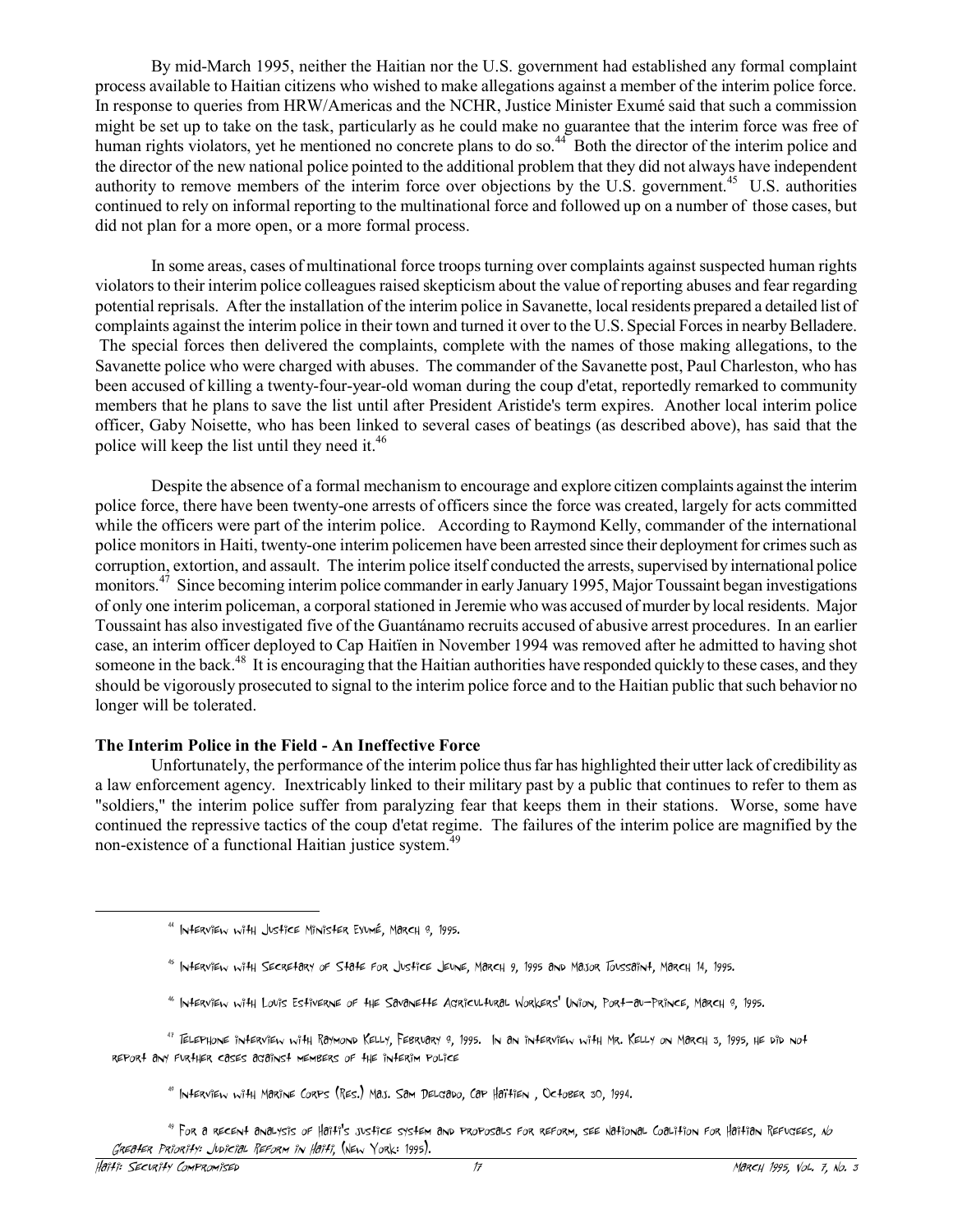The January 17, 1995 report of the United Nations Secretary-General to the Security Council observes: "[The interim police force] is untested and lacks...the experience and self-confidence that are indispensable to any police force." The report observed that the interim police officers generally suffered from low morale and seldom operated on their own. "In addition to being poorly trained, sometimes unwelcome and demoralized, [the interim police force] lacks essential equipment, particularly communications and vehicles."<sup>50</sup> The U.S. Special Forces unit commander, based in the Petit Goâve region, assessed the interim police in that region as "marginally effective."<sup>51</sup>

The public disapproval of the former Haitian military has had a dramatic impact on the potential of the interim police force to provide security. According to the interim police commander Major Toussaint, the interim police have been unable to assume their posts in Grand Rivière du Nord due to popular rejection and, in other areas such as Cap Haïtien and Gonaïves, their actions have been severely restricted due to public intolerance. In the Grande Anse region, there is no interim police presence in the town of Anse d'Hainault nor in Dame Marie. Residents of Dame Marie have painted the former military post blue and red and converted it into a community center.<sup>52</sup> An organizer working in the Central Plateau reported that the interim police in Hinche are not very active, and that they are not seen at all in the community of Papaye.<sup>53</sup> On January 6, fifteen interim policemen from the northeastern city of Fort Liberté, accompanied by international police monitors, went to Trou du Nord and held a meeting with local officials and townspeople. During the meeting, the people reportedly rejected their presence in the town and the interim policemen were obliged to return to Fort LibertÈ. In the northern town of Milot, the January arrival of recycled Haitian soldiers escorted by U.S. forces was met with local disapproval. When a member of a local organization explained the community's unwillingness to accept the interim police, a U.S. soldier reportedly fired in the air and insisted that the police remain. Five former Haitian soldiers did enter the military barracks, but apparently they are unable to conduct any patrols without being accompanied by U.S. forces or international police monitors.<sup>54</sup>

<sup>54</sup> INterview with Moise Jean Charles and Philistin Dorville of the Milot Peasant Movement (Mouvman Peyizan Milot, MPM), Port-au-Prince, March 3, 1995.

<sup>50</sup> United Nations Security Council "Report of the Secretary General on the Question Concerning Haiti," (S/1995/46, January 17, 1995); para. 47, 48, and 50.

 $51$  INterview with SPECIAL Forces CAPt. Robert Chaney, Petit Goave, March 4, 1995.

<sup>52</sup> Interviews in Dame Marie, March 5 and 6, 1995.

<sup>53</sup> Interview with representative of the Papaye Peasant Movement (Mouvman Peyizan Papay, MPP), Port-au-Prince, March 8, 1995.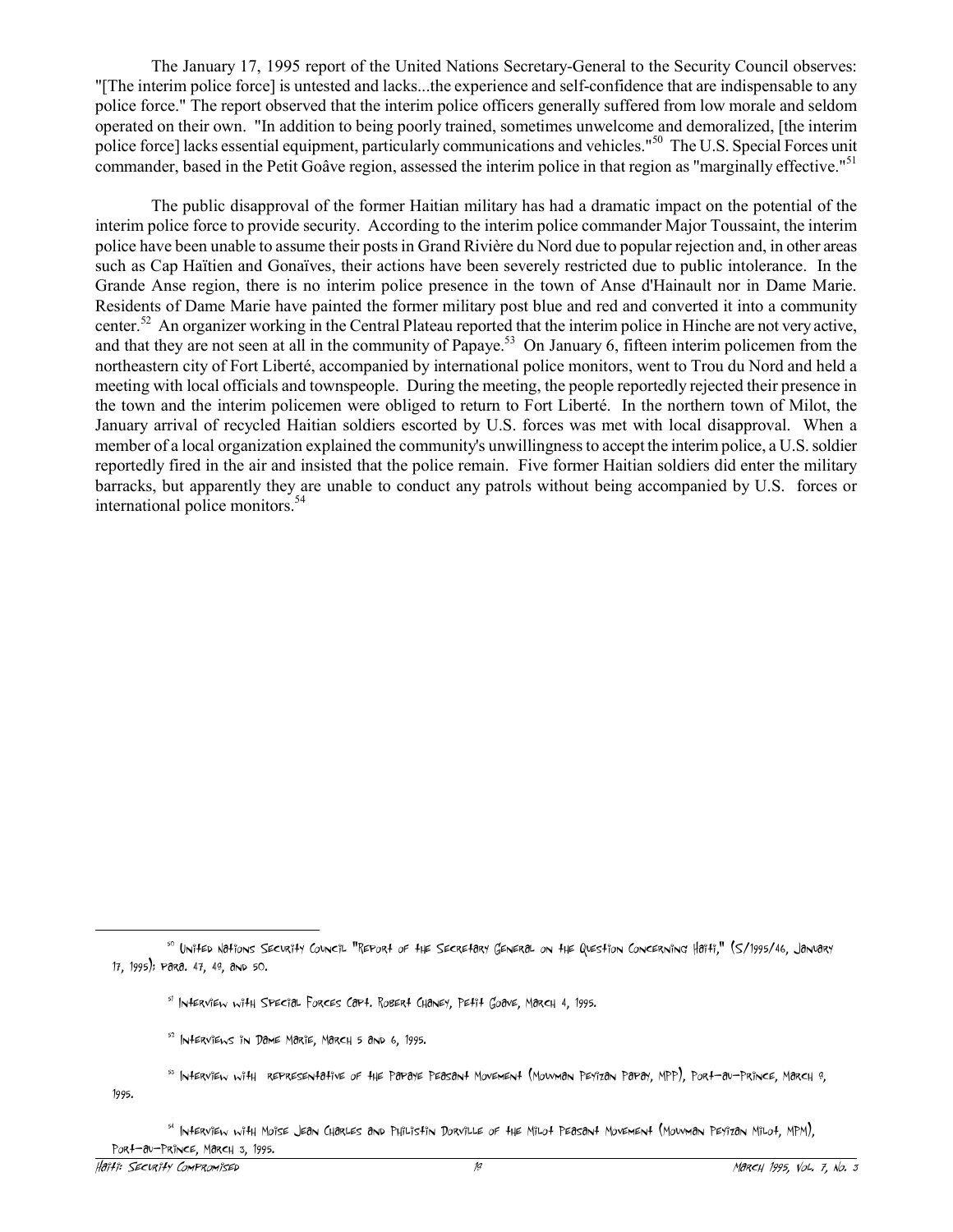In some cases, accusations of human rights violations against the former military have led to acts of violence directed against the recycled soldiers who compose the interim police. One interim police sergeant described an incident on March 8, 1995, in which he was attacked at knifepoint by two individuals accusing him of repressive acts. The aggressors were restrained by a gathering crowd who believed in the sergeant's good character.<sup>55</sup> A sergeant in Gonaïves, where the interim police are still wearing their military uniforms, commented that the public did not respect the force. He then explained that he did not fear reprisals because he had lived for so long in the town and had not acted abusively.<sup>56</sup> Two additional attacks on the former Haitian military were reported on Port-au-Prince radio, including the slaying on February 3, 1995 of military Adjutant Kebreou Joseph in Martissant 15, and the shooting of Corp. Lagneau Dominique at a police station near Jeremie on February 4, 1995.<sup>57</sup> Major Toussaint reported that in January there was an attempt to hang two interim police in the town of Jeremie, which resulted in injury.<sup>58</sup> In the northern town of Limbé, tensions between interim police and community volunteer police resulted in a shoot-out that left one interim police officer dead and a second injured (as described in detail below). On March 21, 1995, as the multinational force withdrawal approached and the Haitian security situation grew more fragile, the head of personnel of the interim force, Major Max Hilaire was shot three times outside his home in Portau-Prince.<sup>59</sup>

In other regions, the interim police have maintained authority and continued to use the repressive tactics frequently relied on under the coup regime. On February 14, 1995 a prison break in Savanette resulted in the escape of all of the approximately thirty-three prisoners. The escape reportedly was due to the payment of bribes of between forty and fifty Haitian dollars per person to members of the interim police force. Up to seventeen of the detainees were being held for the February 4th killing of Ylophene Antoine in the Layay region. When local sentiment rose against the interim force following the prison escape, all of the interim police deserted the post for a few days in early March.<sup>60</sup> Interim police detained Melina Fortina Samma on January 6, 1995 in Petite Rivière de l'Artibonite. Three interim police officers arrested her and held her for two days as a ploy to try to arrest her husband, Tony Samma.<sup>61</sup> But Mr. Samma went into hiding when he heard of his wife's arrest. On February 20, he was traveling on a truck in the area when he was spotted by Robert Gilméis, one of the officers who had arrested his wife. Samma testified that Gilméis attacked him with a machete, striking him in the back with the unsharpened edge. As GilmÈis returned, a crowd developed and prevented the attack from continuing. Dumarsais Pierre-Louis, a resident of the fifth section of Petite RiviËre de l'Artibonite, also reported misconduct on the part of the interim police. Following a theft of nine goats and significant stocks of agricultural products from his land on January 21, Mr. Pierre-Louis went to the interim police to report the loss. He stated that one of the interim agents demanded a bribe of 240 Haitian dollars to investigate the case.<sup>62</sup> Luis Moreno at the U.S. embassy reported that there had been recent removals of interim police for infractions including attitude problems, corruption, and excessive use of force.<sup>63</sup>

- <sup>59</sup> "Haitian Policeman Wounded in Growing Crime Wave," Reufers, March 22, 1995.
- <sup>60</sup> Interview with Louis Estiverne of the Savanette Workers' Central, March 8, 1995.

<sup>62</sup> Interview with Dumarsais Pierre-Louis, Petite RiviËre de l'Artibonite, March 10, 1995.

 $^{55}$  INTERVIEW WITH INTERIM POLICE SERGEANT (NAME WITHHELD BY REQUEST), MARCH 1995.

<sup>&</sup>lt;sup>56</sup> INTERVIEW WITH SERGEANT JEADOR JACQUES, GONAÏVES, MARCH 11, 1995.

<sup>&</sup>lt;sup>57</sup> FBIS-LAT, "GUNMEN KILL ARMY ADJUłaNł, Ałłack Soldiers," *Signal FM Radio*, February 6, 1995.

<sup>58</sup> Interview with Major Toussaint, Port-au-Prince, March 14, 1995.

<sup>61</sup> Interview with Melina Fortina Samma in Petite RiviËre de l'Artibonite, March 10, 1995. The widespread practice of illegally detaining family members, effectively as hostages, in order to carry out other arrests is explicitly forbidden by the Haitian Constitution at Article 24.3.5.

<sup>63</sup> Telephone interview with Luis Moreno, political officer at the U.S. Embassy, March 22, 1995.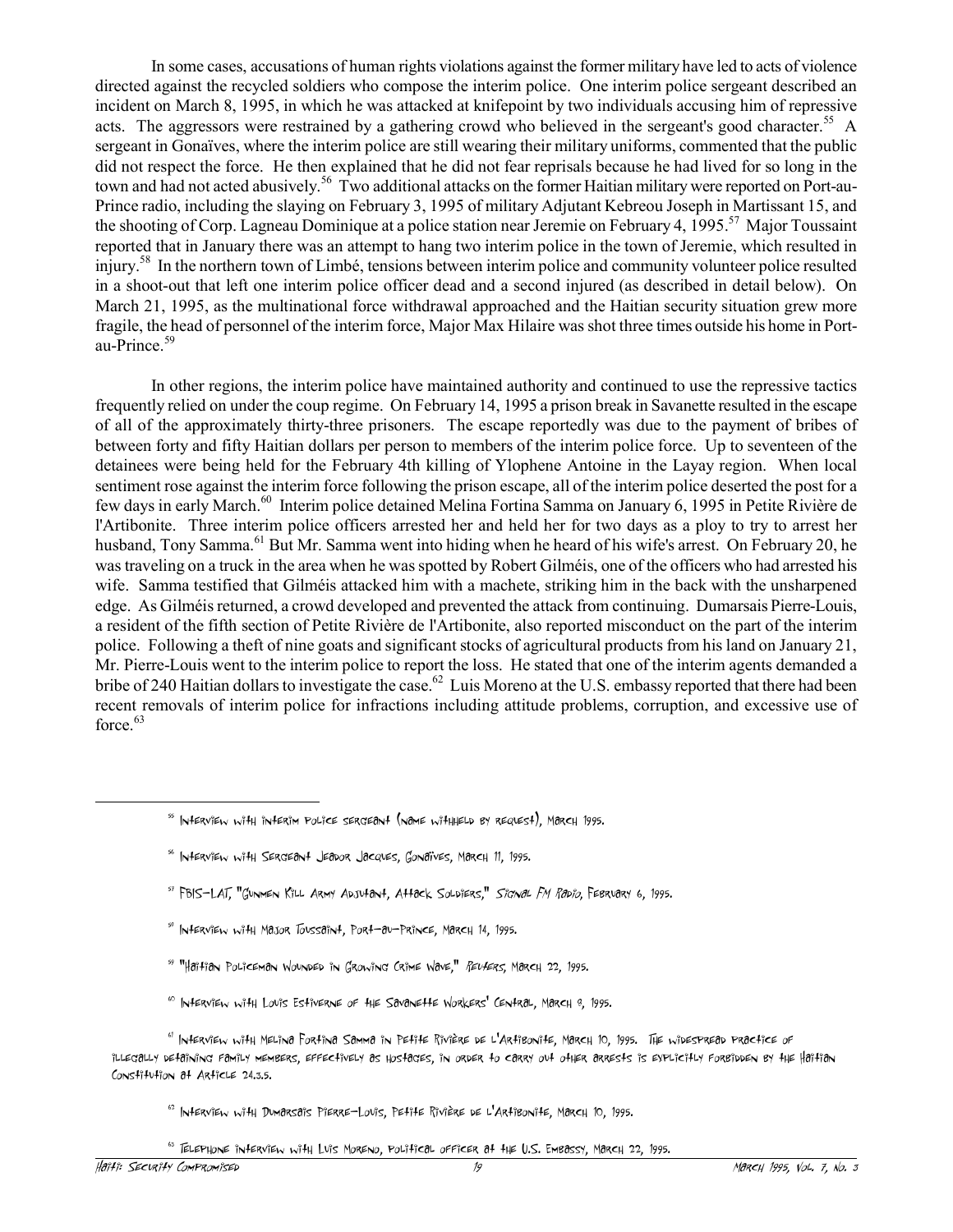The impact of the interim police force is undoubtedly diluted by limited resources. The entire force has only fifty vehicles (although the international police monitors may leave it 250 vehicles upon departure).<sup>64</sup> Interim officers in the region of Grand Go've agreed that they had limited possibilities, and blamed their weak presence on lack of transportation (not even a bicycle) and insufficient supplies of weapons. The interim force commander, Major Toussaint, revealed that the goal is to provide one weapon for each two interim police. One interim force member commented, "If they don't see you with a big weapon, it's hard to arrest them."<sup>65</sup> Others commented that their authority was diminished by the perception that they would only be police officers for a "little while" and were obviously concerned for their fate at the end of the interim period. Given present plans to retain the interim officers until the police academy has produced a full complement of 6,000 to 7,000 cadets, they will have good employment prospects for at least the coming ten to eighteen months. While there has been some discussion of later offering the interim police a job training program like that presently provided to over 2,000 members of the former Haitian military, neither the Haitian nor the U.S. government has confirmed that such a plan exists.

The international police monitors, an 800-person multinational group under the direction of Raymond Kelly, have sought to make the interim police a viable security force. The international police monitors set up twelve regional bases from which they have visited 120 locations a week.<sup>66</sup> UN mandated civilian police (CivPol) forces will assume the international police monitors' role and closely supervise interim police activities, but they will be restricted from performing any law enforcement duties.<sup>67</sup> Given the poor performance of the interim police to date, and their rejection by many communities, CivPol will face serious challenges in its effort to motivate the interim police to carry out effective law enforcement.

# **III. CIVILIAN PARTICIPATION IN HAITIAN POLICING EFFORTS**

The dismantling of the Haitian army, combined with the limited deployment and ineffectiveness of the interim police force, has resulted in a significant security vacuum. Seeking to fill that security void and respond to a rising level of crime in both the cities and the rural areas, the Haitian government, other international actors, and individual Haitian communities have created several innovative civilian security forces. Thus far these initiatives have met with mixed results. The most significant effort is the presence in several towns of approximately 900 "public safety trainees," who were selected and trained at the refugee camps at the Guantánamo Naval Base. Unfortunately, because the Guantánamo trainees have an uncertain mission, limited job security and are not permitted to carry weapons, their effectiveness is circumscribed to the point that many people have taken to calling them "*grigris*," a Creole term referring to both their grey uniforms and their sparrow-like insignificance. In another initiative, Haitians with foreign residence, and Canadians and Americans of Haitian descent, received a three-month training course from the Royal Canadian Mounted Police but are now in Haiti without any clear prospects for their future employment. Community policing efforts and the neighborhood watch associations called vigilance brigades are offering an additional alternative that has proven effective in some areas but has led to violence in others.

## **Public Safety Recruits from U.S. Refugee Camps in Guantánamo, Cuba**

<sup>67</sup> Interview with Inspector Clement, March 6, 1995.

<sup>64</sup> Interview with Raymond Kelly, March 3, 1995.

<sup>&</sup>lt;sup>65</sup> INTERVIEW WITH INTERIM POLICE OFFICER JEAN SAINT-PREW,GRAND GOÂVE, MARCH 4, 1995.

<sup>66</sup> Interview with Raymond Kelly, March 3, 1995.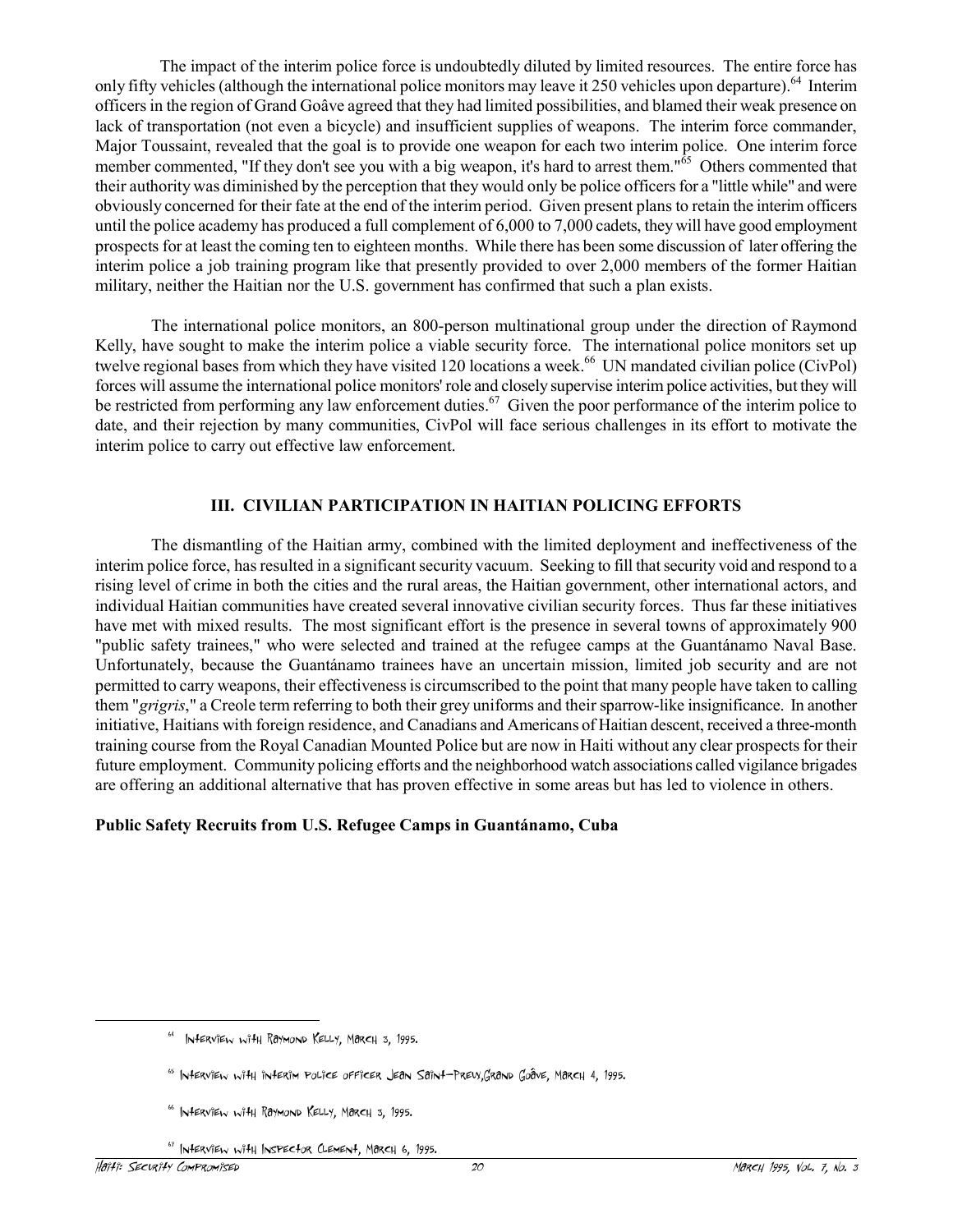In the weeks prior to the September intervention, the Haitian and U.S. governments initiated a process to identify recruits for the interim police force among Haitian asylum-seekers detained in camps at the U.S. naval base in Guantánamo, Cuba. As stated above, ICITAP and State Department personnel were opposed to the plan, apparently fearing that the recruits would contribute to a force biased in favor of President Aristide.<sup>68</sup> Some of these officials also expressed concerns regarding the relative competence of the Guantánamo recruits. U.S. and Haitian officials eventually tested and selected just over 1,000 of the Guantánamo refugees, and ICITAP led a twenty-oneday training program in the camps, to be followed by their repatriation and integration into the interim police force. Although the refugees were then and are now formally called "public safety trainees," the present ICITAP director at the Camp d'Application permanent police academy, who served at Guantánamo for the recruits' training, explained, "They were never intended to be police officers" and their initial mission was to "serve in an invasion force as a Haitian liaison."<sup>69</sup>

Following their repatriation, the Haitian Defense Ministry conducted a five-day training seminar for the Guantánamo recruits, and most of them have been deployed gradually. They wear different shirts to distinguish them from the former soldiers in the force and are subordinated to the former soldiers, particularly by virtue of the fact that they do not carry weapons.<sup>70</sup> According to a report by the multinational force in Haiti, Guantánamo recruits have been deployed in Port-au-Prince, Port-de-Paix, Cap Haïtien, Fort Liberté, Hinche, Gonaïves, and St. Marc.<sup>71</sup>

The Guantánamo recruits' activities have not been extensive, and were described by one U.S. Embassy official as doing traffic control and helping out at the stations. A group of Guantánamo trainees in Gonaïves reported that they were in charge of searching visitors to the prison for weapons and ensuring that all visitors bringing food sampled it to demonstrate that it was not poisoned. They also have been mentioned as possibly taking over ministerial security. One Guantánamo trainee in Petite Rivière de l'Artibonite described his frustration at working with a non-existent or corrupt justice system. Hoping to investigate a death about one week earlier, the Guantánamo recruit was delayed because the local judge had refused to formalize a death certificate until the deceased person's family paid him 300 Haitian dollars.<sup>72</sup>

In the midst of the debate over their role, twenty-five of the Guantánamo recruits were sent to the northern coastal city of Cap Haïtien in October, as part of a controversial experiment with a combined interim police force. On September 24, 1994, an exchange of fire between U.S. marines and a (Haitian army) police unit left ten of the Haitians dead and one U.S. marine interpreter slightly injured.<sup>73</sup> After that incident, soldiers, police, and section

<sup>69</sup> Interview with ICITAP Haiti Director John Walker in Port-au-Prince, March 6, 1995. The Haitian Constitution specifies that only the army and police are permitted to be armed.

 $^{70}$  Assistant Secretary Robert Gelbard referred to the Guantánamo recruits as "Police auxiliaries" in a November 22, 1994 briefing. The U.S. Embassy's police liaison Luis Moreno said that they should be allowed to compete for entrance into the police academy, but should not be mixed in with the interim police. In a January 25, 1995 interview, interim police commander Maj. Dany Toussaint told us that he was committed to the Guantánamo recruits' full integration into the interim Police force. However, the GUANTÁNAMO RECRUITS HAVE NOT RECEIVED ANY WEAPONS TRAINING TO DATE.

<sup>71</sup> "Eighth Report of the Multinational Force in Haiti," submitted to the Security Council in accordance with Para. 13 of Security Council Resolution 940 (1994). (S/1995/15, January 9, 1995); para. 12.

 $^{72}$  INTERVIEW WITH GUONTÓNOMO PUBLIC SOFETY RECRUIT IN PETITE RIVIÈRE DE L'ARTIBONITE, MORCH 10, 1995. AT THE TIME OF OUR visit, the corpse of the assassinated person had been lying in a nearby canal for almost a week due to Justice of the Peace Charles Jean-Baptiste's refusal to document the death.

<sup>&</sup>lt;sup>68</sup> WHEN PRESIDENT ARISTIDE NAMED THEN-COL. PIERRE CHERUBIN TO LEAD THE HAITIAN GOVERNMENT DELEGATION TO GUANTÁNAMO, THE U.S. objections increased. As described below, Cherubin was chief of police under President Aristide in 1991 when five youths were murdered by the Haitian police.

<sup>73</sup> While at least eight of the ten dead Haitians were probably policemen of the former army, none were in uniform at the time of the shoot-out, according to the U.S. Embassy Defense AttachÈ Lt. Col. Steve Lovasz. According to General Poisson, at least one of them was an attachÈ.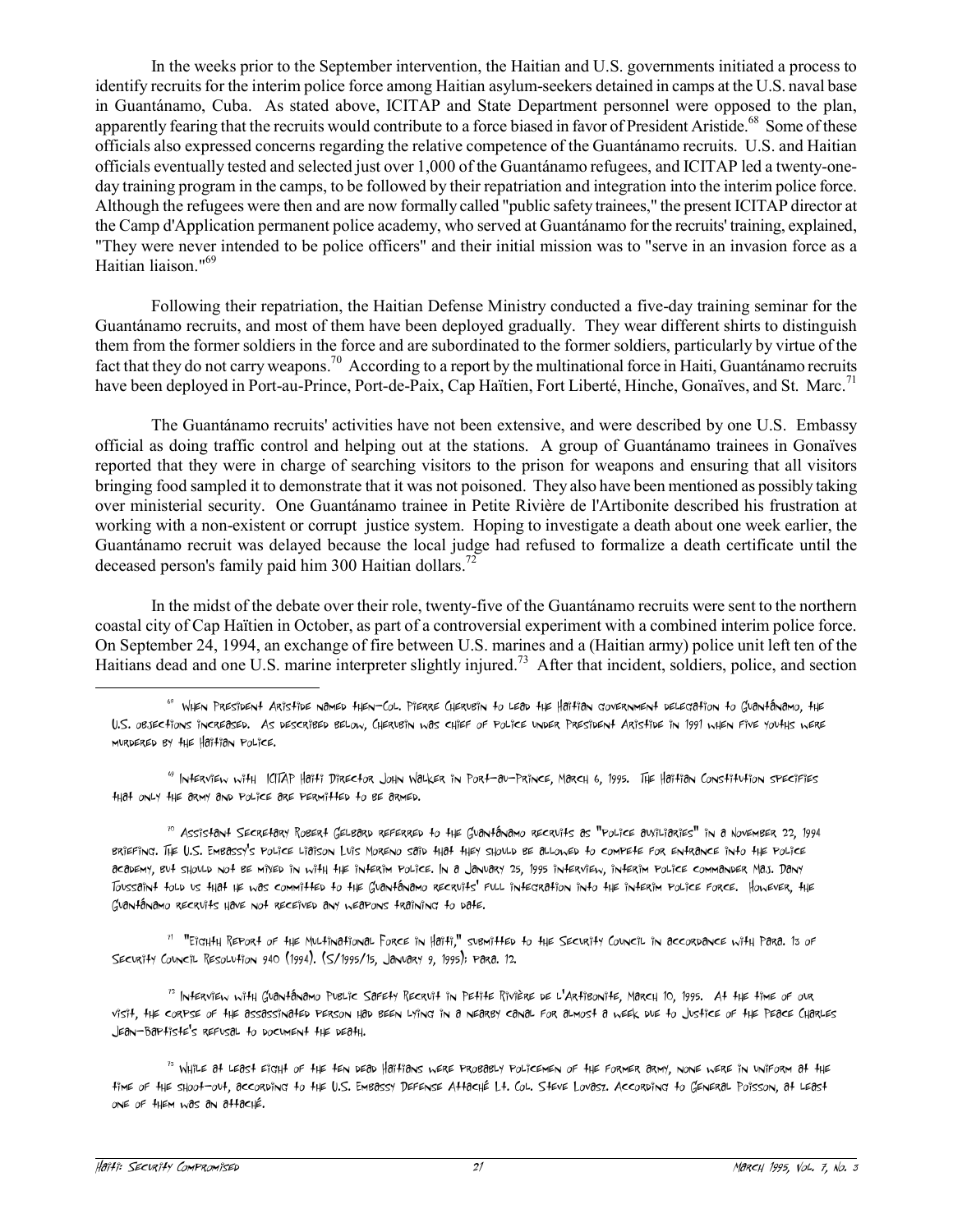chiefs deserted their posts *en masse* in Cap Haïtien and in many northern towns. Local government officials and American troops twice tried to return local soldiers to their posts in Cap Haïtien, but their efforts were frustrated by popular dissent. This scenario was repeated in other towns such as Trou du Nord, as described below.

Anxious to install a Haitian buffer between the multinational force and internal matters such as law enforcement, the U.S. army arranged for thirty-eight soldiers from Port-au-Prince to be screened and then transferred to Cap Haïtien. They were joined by twenty-five of the police recruits from Guantánamo. The two groups patrolled jointly, accompanied by international police monitors, and received a twenty-one-day course in policing designed by ICITAP and taught by international police monitors. As described earlier, ten of the screened soldiers were returned to Port-au-Prince, one after confessing to murder, and one ex-refugee was removed, leaving twenty-eight soldiers and twenty-four Guantánamo recruits.

U.S. Marine (Res.) Maj. Sam Delgado and the Argentinean international police monitors/trainers in Cap Haïtien assessed the capability of both groups to be essentially equal based on the classroom training and joint supervised patrols. They also reported that the receptivity of the population to the force was increased by the perceived balance achieved by including the Guantánamo recruits. However, over the objections of Delgado and other U.S. military personnel involved in the Cap Haïtien training, the precarious balance that seemed essential to the success of the experiment was broken by a decision by U.S. officials in Port-au-Prince to subordinate the Guantánamo recruits to the soldiers and to provide weapons training and weapons only to the latter (although neither training nor weapons were ever provided).<sup>74</sup> The recruits and their trainer/monitors described this decision as imperiling the cautious camaraderie that had formed between the two groups of trainees. One Guantánamo recruit asked how they could be expected to work with the soldiers if only the latter were armed. Another pointed out that although they were working together, they didn't entirely trust the soldiers.<sup>75</sup>

## **Canadian Police Trainees**

A group of one hundred individuals of Haitian descent enrolled in a three-month training course offered at the Royal Canadian Mounted Police training academy in Regina, Saskatchewan in the winter of 1994. The course participants were citizens of Haiti, the U.S. for Canada who had signed a three-year contract with the Haitian government that did not define precise job descriptions, location and wages.<sup>76</sup> On February 7, 1995, eighty-four graduates of the course flew to Port-au-Prince. Three of the trainees took a flight back to Montreal shortly thereafter. While presently housed at the National Police training center, Camp d'Application, the Canadian trainees' future is uncertain. The new Haitian police law restricts police service to Haitian citizens (and Haiti does not permit dual citizenship), and U.S. officials have reportedly insisted that the Canadians carry only batons.<sup>77</sup> A proposal reportedly was made to the Canadians that they provide ministerial security, but they rejected that offer. At the time of Human Rights Watch/Americas' departure from Haiti in mid-March, the Canadian trainees' future was not yet clear.

## **Community Policing and Neigborhood Watch Associations**

Community-based arrangements enjoy a higher level of public acceptance than the interim force in some areas. At the very least, these models place a positive emphasis on civilian authority and illustrate the importance of involving the Haitian public from the outset in efforts to establish and maintain a climate of security. Both community policing and neighborhood watch associations, known as vigilance brigades, have received Haitian and U.S. government endorsements. However, these efforts have in some cases led to violence. The Aristide

 $^{74}$  INterview with Maj. Sam Delgabo, U.S. Marine (res.) supervisor of the INternational Police Monitors in Cap Haïtien, Cap  $Ha^2f^2en$ , October 30, 1994.

 $75$  INTERVIEWS WITH ARMY AND EX-REFUGEE POLICE RECRUITS IN CAP HAITIEN, OCTOBER 30, 1994.

 $^{76}$  Jeffrey Ulbrich, "Canadian Mounties Training New Haitian Police," *The Associated Press*, December 12, 1994.

<sup>&</sup>lt;sup>77 "</sup>Trois membres de La brigade Formée à Régina ont regagné Le Canada après avoir démissionné," *Haiti Observateur*, February 22-March 1, 1995.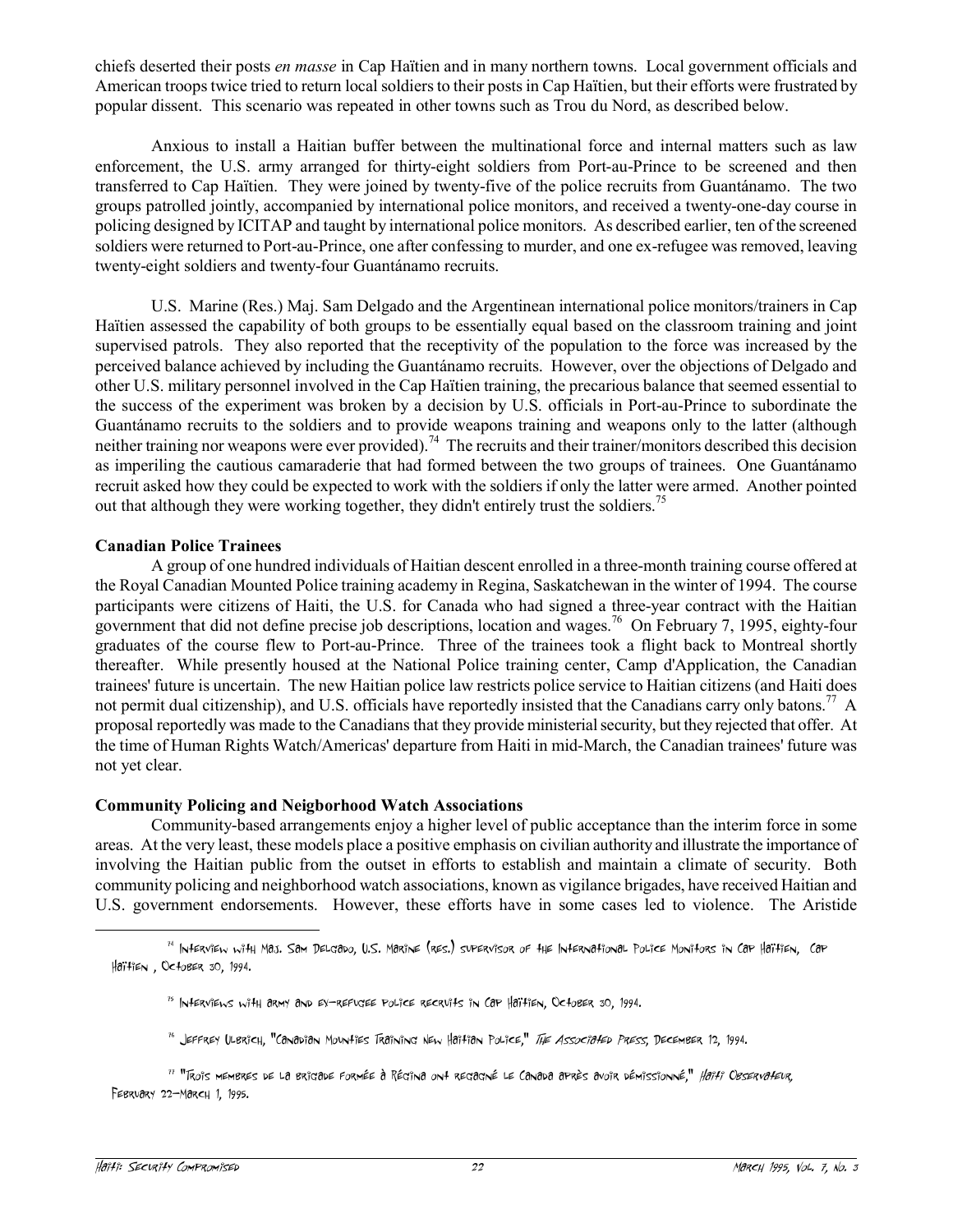government, UNMIH and CivPol should carefully supervise these experiments and reinforce them with support and training where appropriate.

After the September intervention, U.S. forces led efforts in several areas to establish community policing arrangements. Provisional volunteer police were established in five towns: in Le Borgne, twelve civilians were policing the community and had three M1 rifles in their possession; in Port Margot, four civilians were volunteer police; in Plaisance, nine civilians were policing with one M1 rifle between them; and in Pilate, two soldiers and three civilians were policing with one M1 rifle.

When the sixty-four soldiers posted to Limbé deserted after the September 24 shootout in Cap Haïtien, residents worked with the U.S. Special Forces to establish a provisional policing arrangement there. Special forces troops were able to contact twenty of the missing soldiers and returned them to LimbÈ. A town meeting ensued, during which the townspeople themselves screened the soldiers, selecting eight, including a sergeant, to remain as a provisional police force. They also chose eight young men from the community to be volunteer police along with the soldiers. The men agreed to participate on the understanding that they would receive a good recommendation for the permanent police academy in exchange for their service. Training and activities were supervised by the U.S. Special Forces, who stressed self-reliance and problem-solving. The Haitian soldiers trained the civilians in weapons maintenance and assembly, but stopped short of giving them firing practice.

All of the provisional police, including the civilians, carried M1 rifles, which were locked in the barracks at night. The sixteen provisional police conducted joint patrols, and made arrests accompanied by a justice of the peace. They also cared for prisoners and conducted civic action projects such as road repair and general clean-up. The provisional force made arrests in cases of theft, rock-throwing, and fighting.<sup>78</sup>

On February 11, the community policing arrangement in Limbe erupted into violence. When the local, volunteer members of the force -- a group that Raymond Kelly characterized as "pretty aggressive" -- failed the entrance exam to the permanent police force, they attacked the interim police force in their barracks.<sup>79</sup> One interim policeman was killed and a second was injured.

In February 1995, President Aristide received the support of the U.S. military command in Haiti in proposing the adoption of neighborhood watch committees known as vigilance brigades (*brigades de vigilance*). The joint proposal attempts to address Haiti's rising crime rates, in both the urban and rural areas. Given the inability of Haiti's interim police to provide genuine security, this civilian option initially emerged as a plausible alternative response to crime. In Petit Goâve, U.S. Special Forces have been supervising the formation of the vigilance brigades and instructing their members to register as "sanctioned watch committees" with the local interim police.<sup>80</sup>

As desperation with Haiti's non-functioning court system has grown, the vigilance committees have recently been linked to some vigilante actions. On March 3, 1995, two alleged thieves were killed in the seventh section of Grand Goâve. The men had apparently tried to enter the home of a local woman when she started screaming for help. The local vigilance brigade arrived and reportedly decided to kill the thieves because they considered that turning them over to the Americans would only result in their release.<sup>81</sup> Other incidents of violence are not clearly linked to vigilance brigades, but may arise from frustration with the failings of the justice system. Major Toussaint told us that on March 13, in Port-au-Prince there were five lynchings of suspected criminals.

<sup>78</sup> Interview with Special Forces Capt. Jeff Schorr, LimbÈ, October 31, 1994.

 $79$  INTERVIEW WITH RAYMOND KELLY, MARCH 3, 1995.

 $^{\circ\circ}$  Interview with Special Forces Sergeant Philip Stone, Petit Goave, March 4, 1995.

<sup>&</sup>lt;sup>91</sup> INterview with Justice of the Peace Gala Luckner, Grand Goâve, March 4, 1995. The vigilance brigade's tragic Logic reflects the severity of the underlying problems with Haiti's justice system, which they apparently did not even consider as a viable option.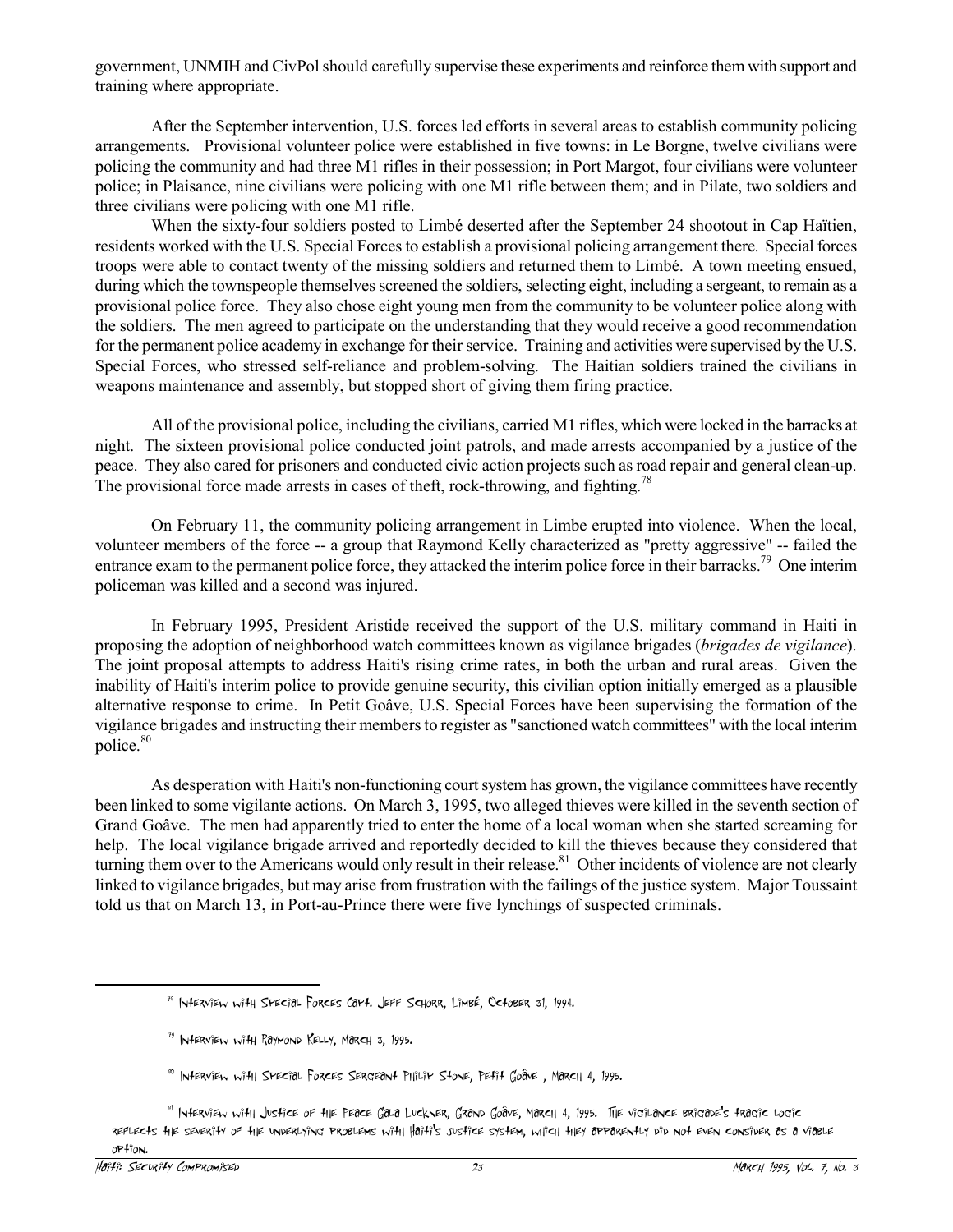## **IV. HAITI'S OTHER SECURITY FORCES: A DISMANTLED ARMY AND NASCENT NATIONAL POLICE FORCE**

Haiti's armed forces have gone through such dramatic upheaval since the arrival of the multinational force that many Haitian, U.S. and international governmental representatives are not quite sure if the Haitian army still exists, or if it has any future. By mid-March 1995, the Haitian army no longer had a commander-in-chief, the most senior remaining army officer was a major, the Defense Ministry had been closed, with its former offices turned over to the new Ministry for Women's Affairs, the army's rural section chiefs had been disbanded, and approximately half of the Haitian military had been formally removed or retired and was participating in A.I.D. sponsored job training or in other pursuits. It is uncertain whether an earlier plan to reconstitute the Haitian military with 1,500 former soldiers (possibly from the interim force) will in fact be carried out.<sup>82</sup> Meanwhile, a group called the Association of Demobilized Military Without a Cause had made at least one television appearance, demanding work, requesting assistance for the 80 percent of retired soldiers it claimed are illiterate, and charging the government with destabilization.

At the same time, the Haitian government and the U.S. Department of Justice agency ICITAP were working together to create Haiti's new national police force. With the imprimatur of a new police law passed in December 1994, the Haitian government and ICITAP received over 45,000 applications for the new, permanent force and selected 375 to participate in the first four month training course, which began on February 3, 1995. The second class began on March 13, 1995.

The evolution of these two institutions was guided by political debate between the Haitian and U.S. governments, dramatic firings of military officers by President Aristide, and the convening of two Haitian commissions to focus on the reform of the army and the creation of a national police force. The first of these, charged with studying the structure, composition and mandate of the reformed army, was composed of Defense Minister Wilthan Lherisson, Brig. Gen. Bernardin Poisson, Brig. Gen. Martial Romelus, Brig. Gen. Mondésir Beaubrun, and Col. Néoclès Arné. The second commission, to study matters related to the new national police force, includes Mr. Léon Jeune, the Secretary of State for Justice, Col. Jean Eugene José, Col. Jean Lamy, Lt. Col. Pierre E.C. Neptune, and Maj. Pierre E. Charles. (While the military members of the commission were retired in mid-February, they remain on the police commissions.)

#### **Dismantling the Haitian Army**

<sup>82</sup> According to Major Toussaint, the number of 2,700 active interim police does not include 412 military technicians nor approximately 1,000 other former soldiers thought of as interim police administratively but still on Defense Ministry payrolls. According to Luis Moreno at the U.S. Embassy, the only remnants of the former army are the 2,700 interim police and 412 technicians. He reported that 2,600 soldiers have been demobilized. Deserters, removals, and phantom soldiers swelling the army rolls account for the remainder of the original army. Telephone interview, March 22, 1995.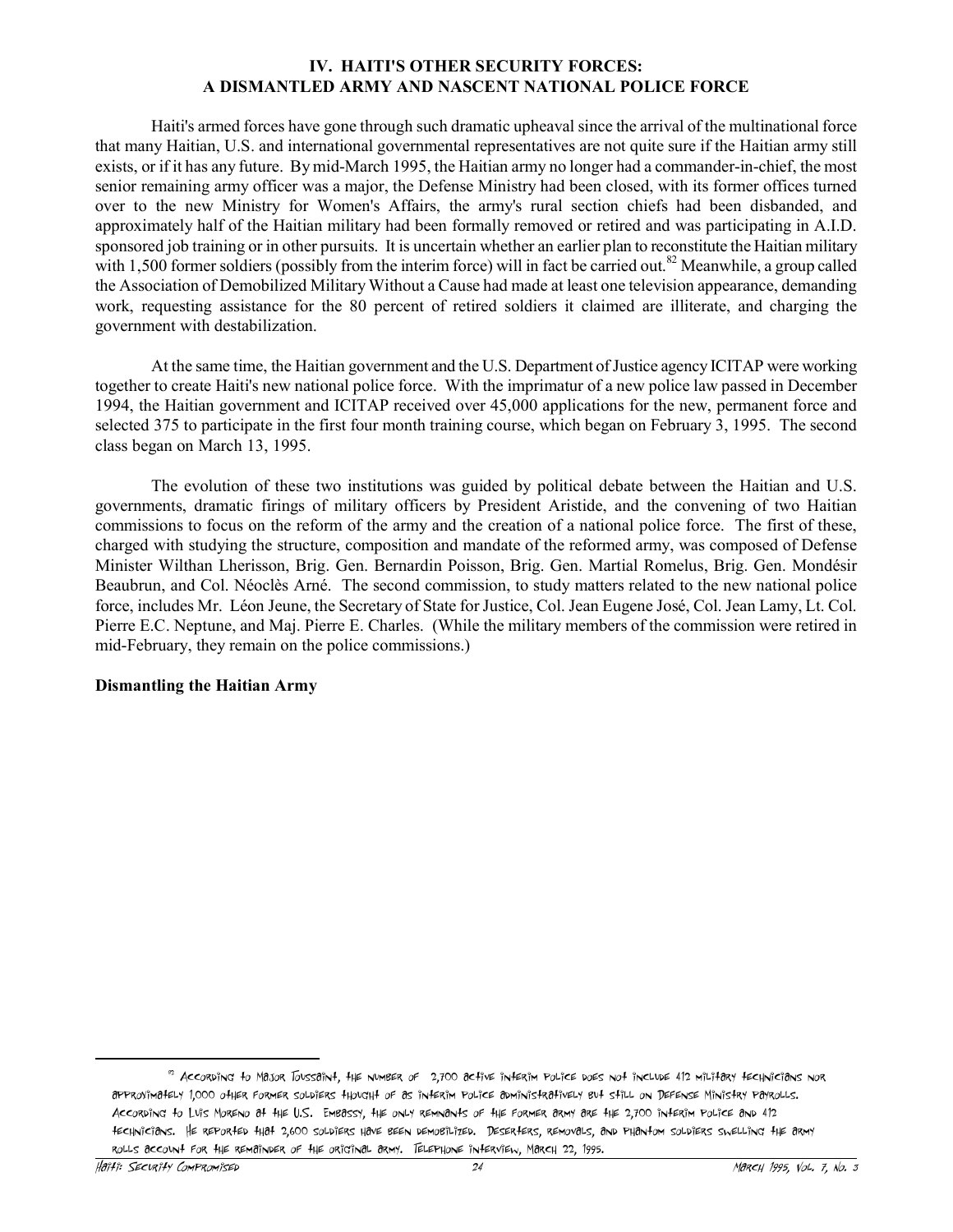The army commission named to consider the Haitian military's future effectively dismissed the bulk of the Haitian army. The changes took place so quickly that on December 26, 1994, angry soldiers, some of whom had been dismissed by the Haitian government three days before, converged on the Port-au-Prince army headquarters demanding back pay. According to Ambassador Gelbard, army commission member Gen. Mondésir Beaubrun shot at the reportedly unarmed soldiers and may have killed two of them.<sup>83</sup> The Associated Press reported that American military police also fired at the Haitian soldiers, although it was not clear if any were killed by American fire. While the military's most senior officers and thousands of soldiers have all been dismissed, the Haitian government has not provided concrete details on plans to investigate, and where appropriate prosecute, all those former soldiers who allegedly participated in human rights abuses, and particularly those soldiers who were removed from the military on human rights grounds.

President Aristide dismissed all of Haiti's military officer corps above the rank of major, many of whom had been implicated in human rights violations. In December 1994, he discharged an initial thirteen army officers. Among them were: Col. Bellony Groshomme and Capt. Castera Cenafils, who were commanding officers in Gonaïves at the time of the April 1994 massacre of at least twenty people in the neighborhood of Raboteau; Capt. Joanis Jackson, former commander of the notoriously abusive Investigations and Anti-gang Service (a Port-au-Prince police unit); and Maj. Josel Charles, also known as "Commander Z," who had been known for his brutality in Hinche and the Central Plateau under the coup d'etat regime.

Following those dismissals, the U.S. urged President Aristide to remove additional allegedly abusive Haitian officers from the army, including Lt. Col. Pierre Cherubin, Col. Pierre E.C. Neptune, and Capt. Richard Salomon.<sup>84</sup> While pressing for these specific dismissals, however, U.S. officials resisted the kind of rigorous screening and purging that might have resulted in the removal of all human rights violators. When President Aristide forced forty-three members of Haiti's officer corps into retirement on February 20, Major Toussaint became Haiti's highest ranking officer. The Aristide purge removed Lt. Colonel Cherubin and Col. Neptune from the military (although Neptune has continued to serve on the national police commission), and Salomon submitted his resignation on the same day.

Prior to the coup, President Aristide had dismissed the hated and abusive rural section chiefs who represented the lowest rung of the army hierarchy. The section chiefs had historically acted as sheriffs, judges, and juries in their villages, often deputizing dozens or even hundreds of men who became part of an extortion chain that maintained a stranglehold on already destitute villagers. Aristide replaced the section chiefs with communal police

<sup>84</sup> In a July 1991 incident, five youths were killed while in Police custody; it was one of the most serious human rights violations during Aristide's first administration. A thorough investigation of the incident had not occurred prior to the September 1991 coup. A subsequent military investigation conducted under the coup regime apparently exonerated Neptune from involvement in the killings and implicated Salomon. The latter was jailed, dismissed from the army, and remanded to the civilian judiciary. The investigating judge assigned to the case accorded Salomon the benefit of the doubt and dropped the charges against him based on police testimony that, after taking the five youths into custody in his vehicle, Salomon ordered their handcuffs removed because they agreed to cooperate in the immediate pursuit of alleged accomplices. The court found that when the detainees later fled, police shot at them. "Extrait des Minutes du Greffe du Tribunal Civil de Port-au-Prince," August 18, 1993. See Americas Watch, National Coalition for Haitian Refugees, and Caribbean Rights, "Haiti: The Aristide Government's Human Rights Record" (New York: Human Rights Watch, November 1991); PP. 32-33; and Don Bohning, "U.S. is LEERY of 3 Aristide advisers" The Miami Herald, December 3, 1994.

In a March 1995 interview in Port-au-Prince, Colonel Neptune maintained that he had turned over the five youths to Salomon unharmed. He provided documentation of internal investigations of the matter that he had instigated upon discovering that the five suspects had died while in Salomon's custody. He claimed that he had been unjustly implicated in the incident and that no U.S. government official had contacted him to discuss it. Interview with Colonel Neptune, Port-au-Prince, March 12, 1995.

<sup>83</sup> Meeting with Amb. Robert Gelbard, January 26, 1995. Amb. Gelbard called Beaubrun a "murderer" who should be discharged from the army. Four of the disgruntled soldiers were reported killed in the incident, and American troops arrested at least a dozen active-duty and discharged soldiers. Associated Press, "Four killed at Haitian Army Headquarters," The Miami Herald, December 27, 1994. Following his forced retirement from the military in February, Beaubrun was named interior minister, and therefore is a member of the Superior Council of the National Police, CSPN, with authority over the national police. To our knowledge, an investigation of the December 26 incident has not occurred.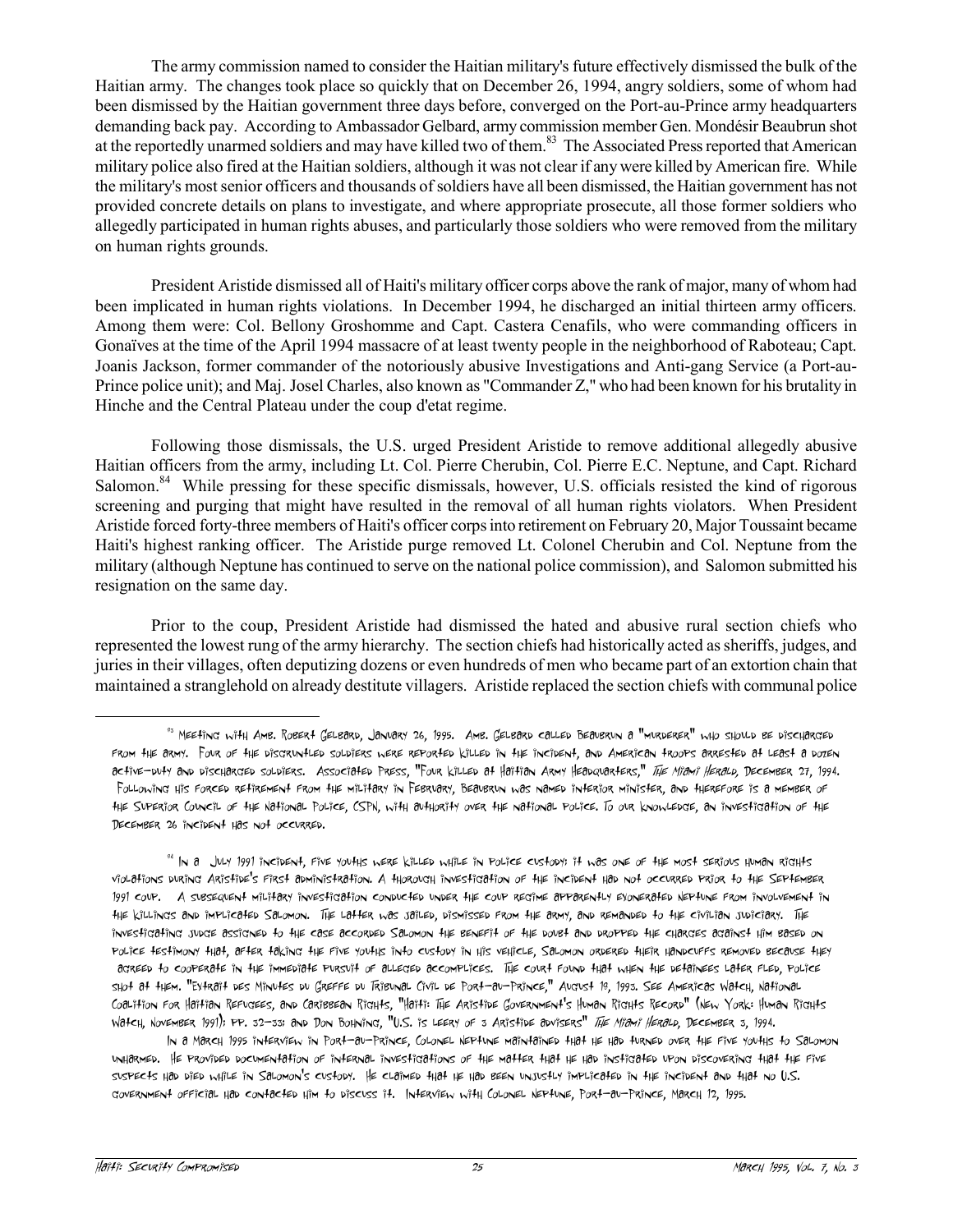agents Communal Section Administrative Council (*Conseil d'Administration de la Section Communale*, CASEC) whose installation was preempted by the September 1991 military coup. Many communal police agents and members were driven into hiding when the army's section chiefs regained their former positions following the coup.

In November 1994, President Aristide dissolved the section chiefs for the second time. However, with little international military presence in rural areas and no legitimate Haitian authority to replace them, section chiefs in some areas were reportedly still functioning, although others apparently fled or turned in their weapons without incident.<sup>85</sup> Because the section chiefs acted as the only authority in the communal sections, their dismissal left a security void that legitimate administrative, judicial, and law enforcement personnel failed to fill.

A looming question for many Haitians is the future of those Haitian soldiers who have already been fired. In a recent visit to Haiti, the director of the International Organization for Migration (IOM), the A.I.D-financed agency charged with providing six-month job training programs to the demobilized soldiers, referred to IOM's "unique expertise" in demobilization efforts.<sup>86</sup> At the end of February 1995, the IOM had 2,351 former soldiers enrolled in or attending job training courses. The IOM plans to assist the former soldiers in finding work by providing contacts with the Haitian business community, but the program "assumes no financial or other responsibility for the participants after the six-month training period." $87$  Nonetheless, the realities of Haiti's economy probably make such a program a solution only in the short term. The Secretary of State for Justice, Léon Jeune, pointed out that the demobilized soldiers should not be trained for jobs that do not exist.<sup>88</sup> One former military officer expressed concern that, given their few options, the enlisted soldiers with poor educational backgrounds and limited economic resources might later turn to crime.<sup>89</sup>

### **The New National Police Force**

Haitian and American officials have reached consensus that the permanent Haitian police force should have between 6,000 and 7,000 members. The training of the first two classes of recruits (of approximately 375 cadets per class) has already begun at Camp d'Application under the direction of ICITAP. Yet, while the government agencies involved in selecting and training the new police officers already have weeded out candidates for the force from an initial applicant pool of 45,000 individuals, there is still no sufficient screening mechanism in place to examine the human rights background of potential police officers. This is particularly surprising given the alarming human rights record of the Haitian military, the prevalence of paramilitary abuse, and the plan for ICITAP to establish a civilian police force "based on the rule-of-law and internationally recognized standards of human rights."<sup>90</sup>

<sup>95</sup> DougLas Farah, "GIs in Haiti Avoid Mediating Local Feuds, but Regional Bosses Make it Hard." *The Washington Post*, November 28, 1994.

<sup>86</sup> IOM Director General James Purcell, press conference in Port-au-Prince, March 8, 1995.

<sup>87</sup> International Organization of Migration, "Haiti Assistance Program Monthly Report", February 1995.

<sup>88</sup> Interview with Secretary of State for Justice Jeune, March 9, 1995.

<sup>89</sup> Interview with Col. Pierre E.C. Neptune, Port-au-Prince, March 12, 1995.

<sup>90</sup> "US/AID Haiti Briefing Book, January 1995, page 30, Tab E.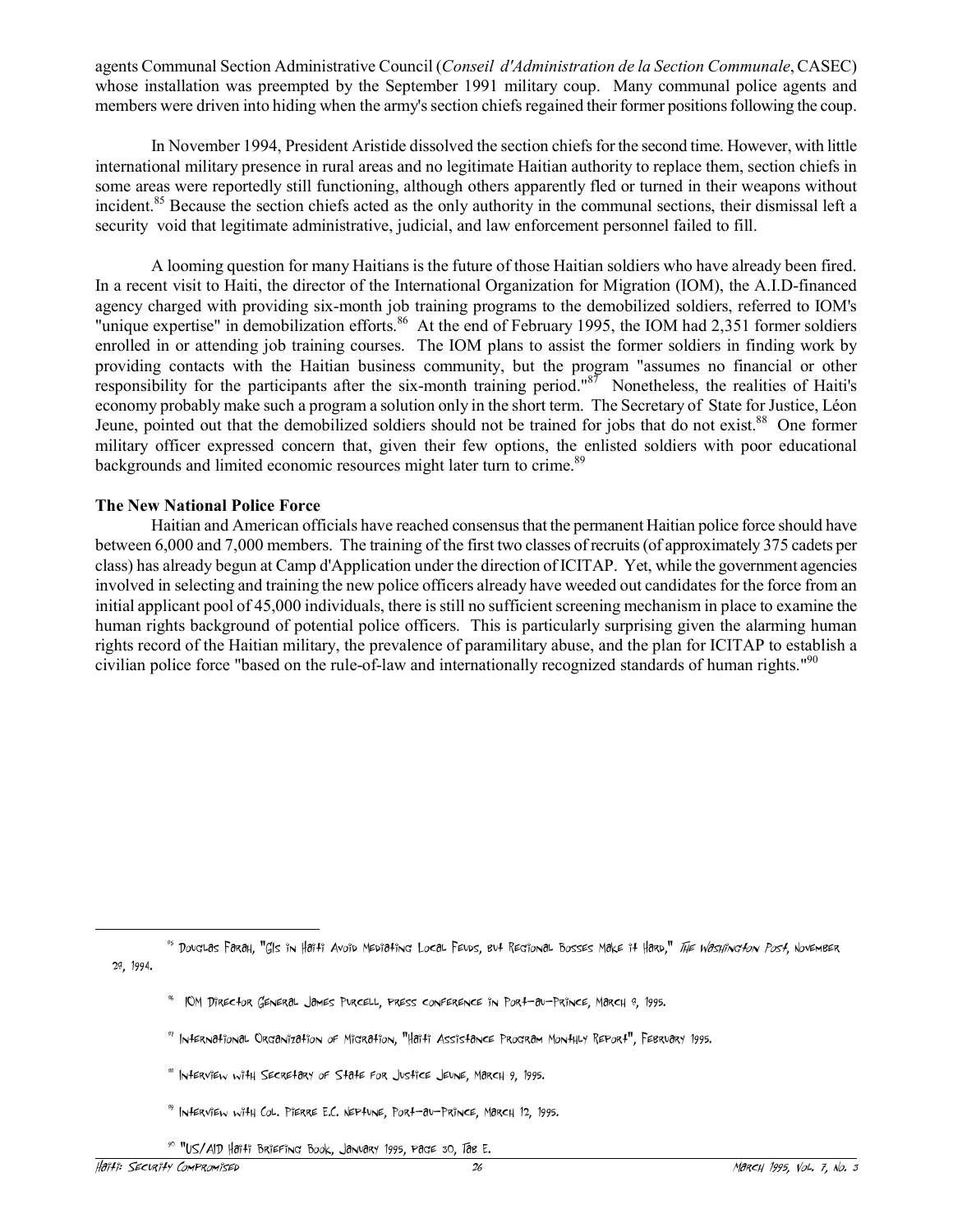Secretary of State for Justice Léon Jeune, who is responsible for overseeing the new National Police of Haiti, asserted that human rights screening is a priority for the selection of the national police force. Yet, he explained that the Justice Ministry did not have the time to carry out in-depth investigations, and was relying on materials prepared by the applicants (such as the written police academy entrance examination) as well as a U.S. government generated "foreign asset control" list to identify human rights violators. According to Mr. Jeune, the limitation of the U.S. list was that it does not include civilians, and members of the Front for the Advancement and Progress of Haiti, FRAPH, who are known to have been responsible for human rights abuses.<sup>91</sup> In fact, the "foreign assest control" list was not intended to serve as a list of human rights violators, but was merely a list compiled by the U.S. Treasury Department to target coup leaders and supporters for sanctions.

The permanent police force cadets are scheduled to undergo human rights review only during the first two weeks of ICITAP's sixteen-week training course. Secretary Jeune explained that due to limited resources, beyond this provisional period a cadet's human rights record will not undergo continued scrutiny.<sup>92</sup> If, for example, cases of former Haitian military entering the national police academy are to be fully investigated, this two week rule would be far too restrictive to permit thorough research of each case. This plan also appears to contradict the Police Law stipulation, which is without any time limitations, that "any member of the Haitian Armed Forces denounced by public outcry (*clameur publique*) as the author or accomplice of a violation of Human Rights, upon verification by the Superior Council of the National Police (CSPN), cannot become part of the new force." <sup>93</sup>

Some slots in the police academy are being held open for applicants from the interim public security forces, but each of those applicants will be required nonetheless to meet the requirements demanded all other aspiring candidates. The plan for integrating the interim police sets aside ten places in the third academy training, twenty in the fourth training, and forty in each subsequent class.<sup>94</sup> With twelve classes of police academy graduates, this plan would result in former soldiers compromising approximately 9 percent of the National Police Force being made up of former soldiers. Yet, given the difficult admissions requirements for the academy and the low education levels of the vast majority of the former military, it is unlikely that former soldiers in fact will fill all of the slots reserved for them in each class.

The makeup of the new permanent police officer corps remains uncertain. The transitory dispositions of the recently enacted police law provide for the incorporation of Haitian army officers with specialized training. Article 64 states that

police commissioners will be recruited among the officers and junior officers of the Haitian armed forces who have received, in a recognized foreign institution, theoretical and practical instruction in administrative and judicial police matters, after examination of their record by the CSPN.

This provision will apparently permit the inclusion of previously dismissed Haitian military officers in the leadership of the new police. Furthermore, since the membership of the CSPN may well incorporate former military officers, as it does now, including General Beaubrun who was recently named minister of the interior, there may be excessive military influence in the civilian in institution. Justice Minister Exumé insisted, that all nominations would be conducted in accordance with the constitution, with the Senate preparing a list of possible candidates for

- $92$  INTERVIEW WITH SECRETARY OF STATE FOR JUSTICE JEUNE, MARCH 9, 1995
- <sup>93</sup> Article 64 2 of the "Law Regarding the Creation, Organization and Functioning of the National Police," December 1994.
- $94$  INTERVIEW WITH U.S. EMBASSY OFFICIAL (NAME WITHHELD), PORT-AU-PRINCE, MARCH 7, 1995.

<sup>91</sup> Interview with Secretary of State for Justice Jeune, Port-au-Prince, March 9, 1995. See also, Allan Nairn, "Our Man in FRAPH: Behind Haiti's Paramilitaries," The Nation, October 24, 1994. Emmanuel Constant's U.S. visa, temporarily revoked prior to the U.S. intervention in Haiti, was reinstated by the U.S. government after the intervention, permitting Constant to enter the United States early in 1995. The U.S. has now said that it is searching for Constant and will cooperate with Haitian authorities who wish for him to return to Haiti to face criminal charges.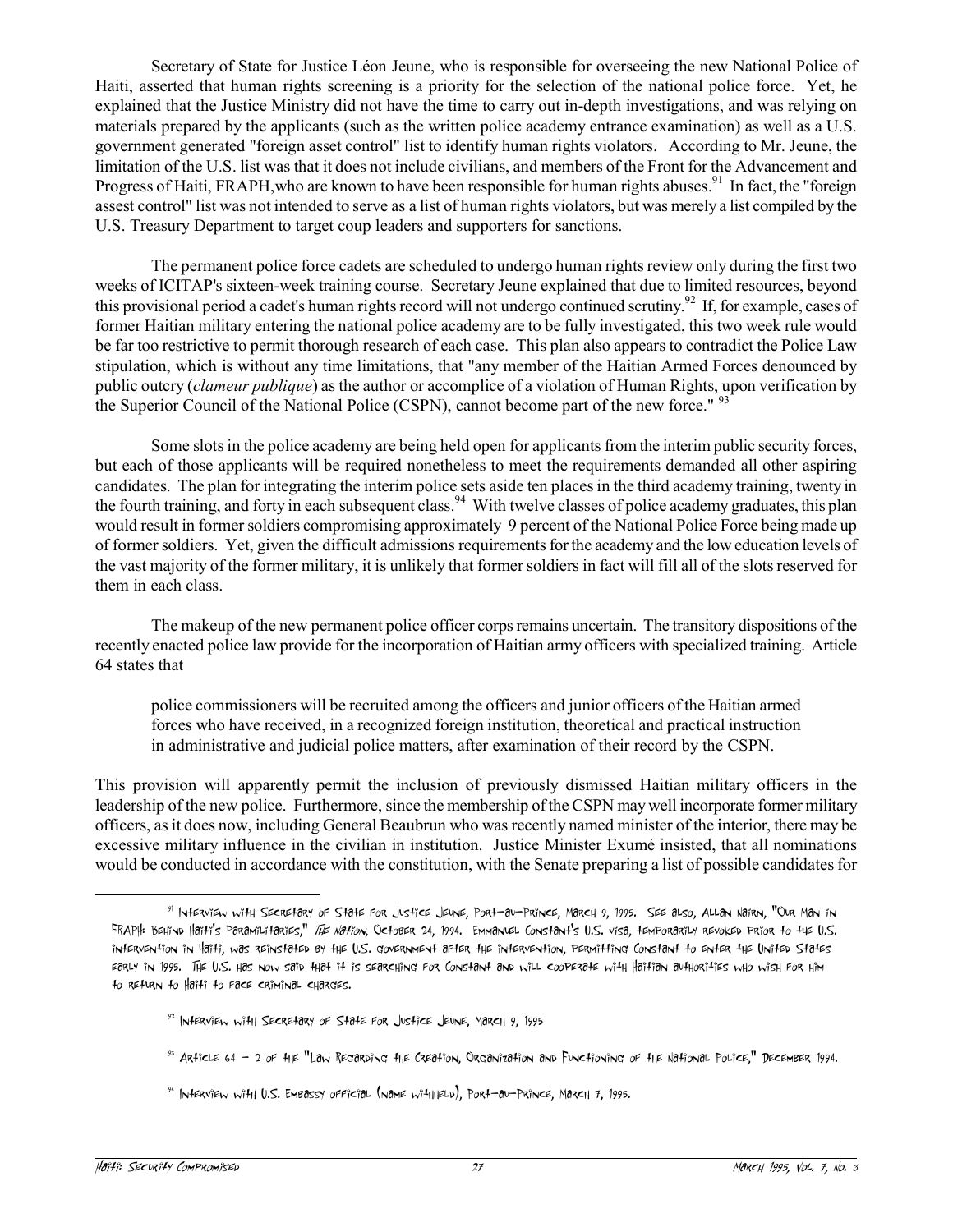the president's approval.<sup>95</sup> However, we remain concerned that the past involvement in human rights violations of officers considered for the new police be thoroughly ascertained.

<sup>95</sup> Interview with Justice Minister ExumÈ, March 8, 1995.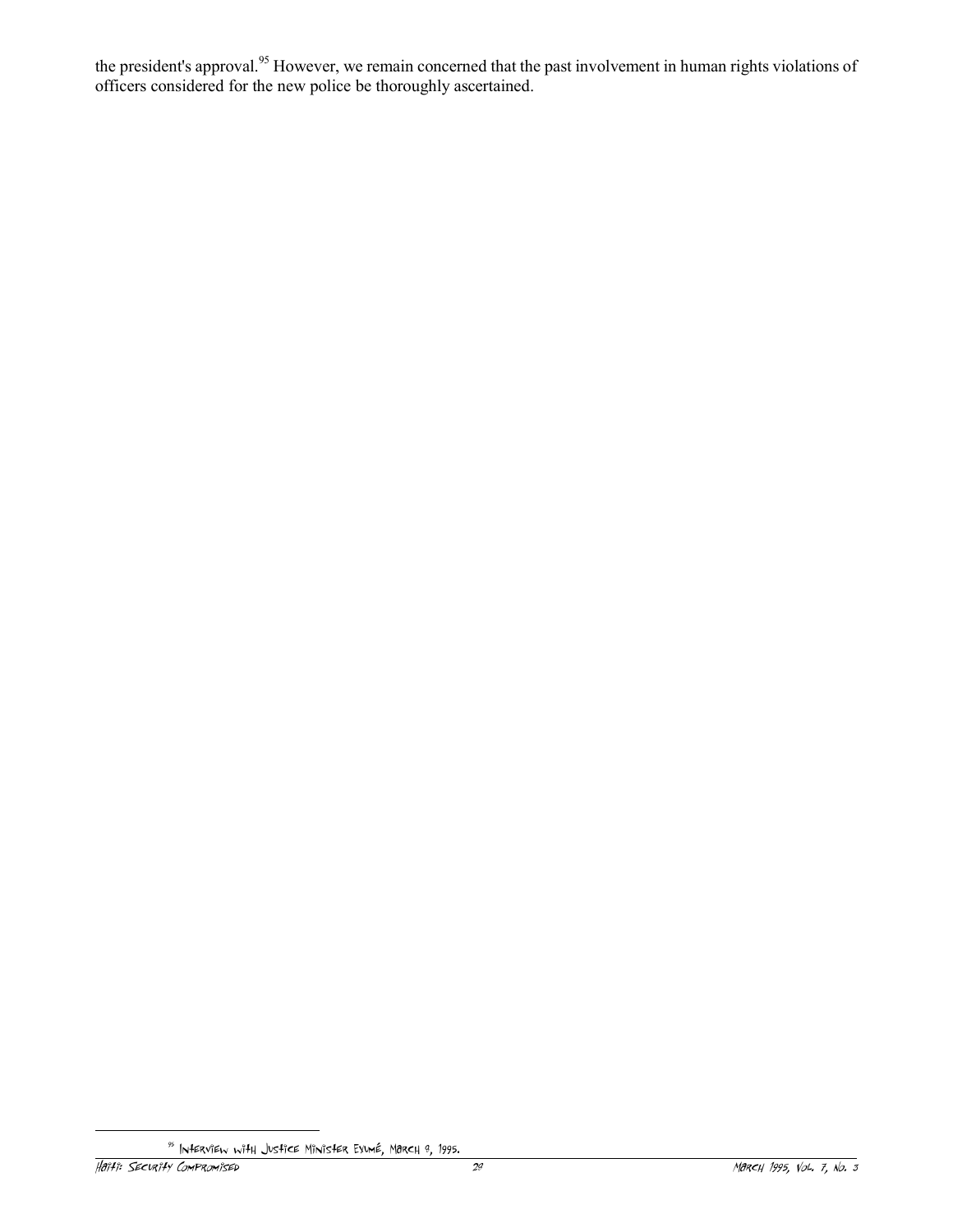The assignments for the first classes of recruits have already been determined. Most of the first class will be deployed in the north, particularly Cap Haïtien, Limbé, and Grand Rivière du Nord, as well as Pétionville. Upon their arrival, the interim police forces will be shifted to other areas of the country, most probably to rural areas. The second class will be deployed to the Artibonite valley, particularly the city of Gonaïves, and Port-au-Prince. The third class will go to Les Cayes, to cover the south region, and to Delmas.  $96$ 

## **V. THE CURRENT SECURITY VOID**

The ineffectiveness of the interim police and the crumbling of the Haitian army have contributed to a widening security gap, and crime has increased by an estimated 200 percent. Frequent reports of "*zenglendo*" violence are creating tension about daily safety as well as particular concern for the parliamentary elections scheduled for June.<sup>97</sup> Given that 70 percent of Haitians live in rural areas, there is broad acknowledgment that the rural security vacuum is the biggest problem in Haiti.

While some of the rising crime wave is apparently driven by property offenses, the zenglendo are also considered by the justice minister and others to be "a criminal force tainted with politics." <sup>98</sup> A number of recent killings have been linked to political motivations. In early March, the death of a Peasant Movement of Papaye (*Mouvman Peyizan Papay,* MPP) chauffeur, Faudener Simon, in Port-au-Prince was followed the next day by an organized effort in the area of Papaye to specifically threaten members of the organization. Several MPP members reportedly were told, "This is just the beginning of the big thing to come."<sup>99</sup> The killing of a former legislator from Fort Liberté, Eric Lamothe, on the same day, was interpreted widely as a political killing. The shootout in Limbé that left one interim police force member dead was also understood to have political motivations, in this case, as an attack against the army.

A rising tide of violence in Haiti is raising fears for disruption of the parliamentary elections in June and the presidential elections in December. Since the multinational force's disarmament efforts have been restricted, taking in approximately 20,000 out of an unknown total number of weapons, and because the interim police are understood to be incapable or unwilling to carry out further disarmament, the security picture in Haiti does not look promising. Furthermore, the non-functional judicial system undermines efforts to bring criminals to justice; as a U.S. Embassy official stated recently, "they can't function if they don't have a corrective system to turn people over to."<sup>100</sup> With the withdrawal of half of the U.S. forces on March 31, 1995, and a mandate that does not allow the UNMIH or CivPol to conduct law enforcement, Haiti's security situation is fragile at best.

#### **VI. ACKNOWLEDGMENTS**

This report was written by Gretta Tovar Siebentritt and Sarah A. DeCosse of Human Rights Watch/Americas based on their research and that of Anne Fuller of the National Coalition for Haitian Refugees. Connie Walsh and Pierre EspÈrance of the Port-au-Prince staff of the National Coalition for Haitian Refugees also contributed research for parts of the report as did Rachel Neild of the Washington Office on Latin America. It was reviewed and edited by Allyson Collins of Human Rights Watch and Jocelyn McCalla and William O'Neill of the National Coalition for Haitian Refugees. Vanessa Jimenez provided production assistance.

<sup>100</sup> INtERView with U.S. Emeassy official (name withhelb), March 7, 1995. See also *No Greater Priority*, NCHR, March 1995.

<sup>96</sup> Interview with Col. Pierre E.C. Neptune, a member of the national police commission, March 12, 1995.

<sup>97</sup> Zenglendo is a Haitian Creole term frequently used to describe individuals taking criminal actions for either personal or political motivations. Under the coup d'etat regime, bands of zenglendo worked in tandem with the Haitian military and with paramilitary groups to repress the Haitian population.

<sup>98</sup> Interview with Justice Minister ExumÈ, March 8, 1995.

<sup>99</sup> Interview with representative of the Peasant Movement of Papaye (MPP), March 8, 1995. The Creole statement was "sa se trokËt la, chay la dËyË." Other threats mentioned specific MPP members by name.